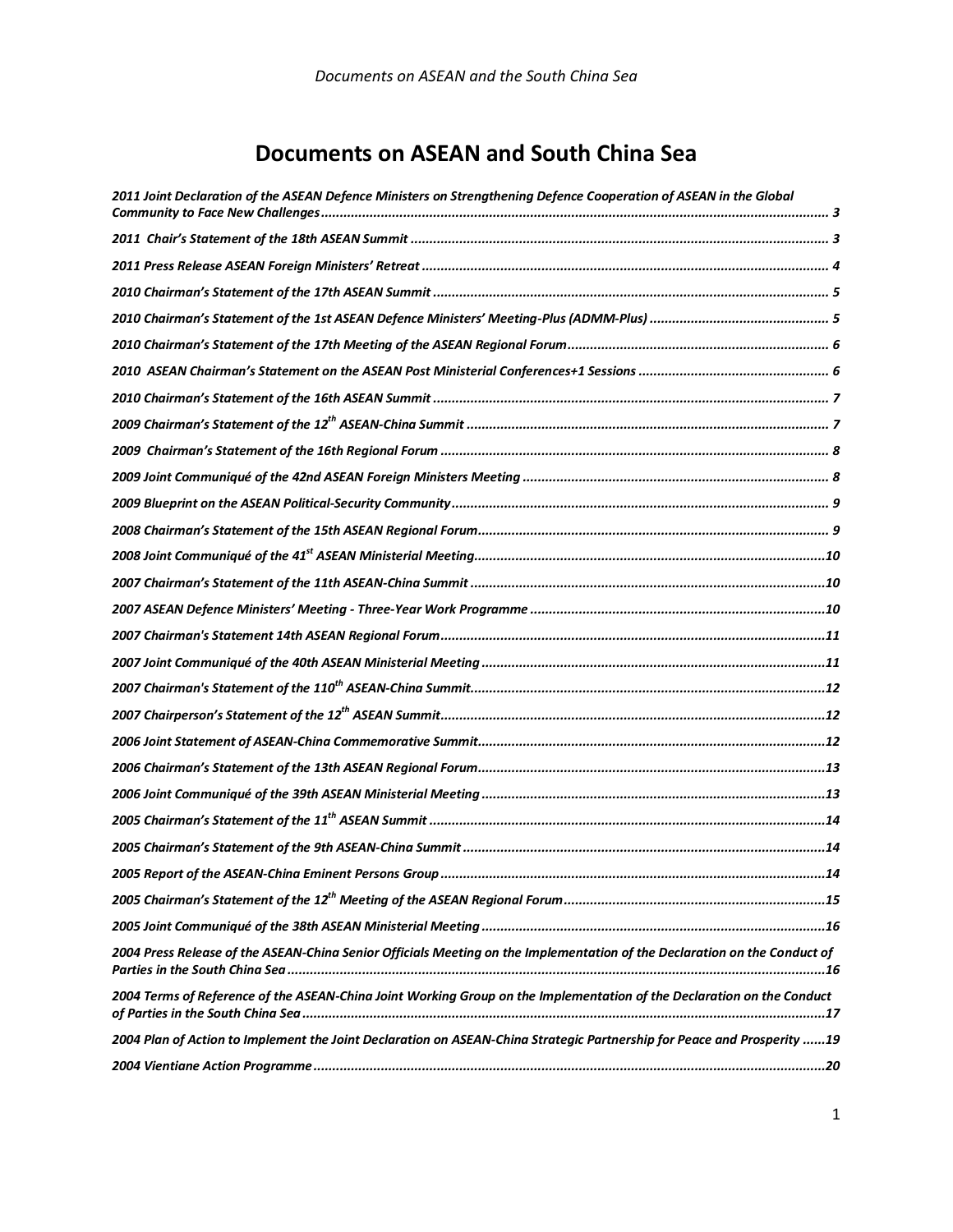| 2003 Press Statement of the Chairperson of the ASEAN+China Summit, ASEAN+Japan Summit, ASEAN+Republic of Korea              |  |
|-----------------------------------------------------------------------------------------------------------------------------|--|
|                                                                                                                             |  |
|                                                                                                                             |  |
| 2002 Press Statement by the Chairman of the 8 <sup>th</sup> ASEAN Summit, 6 <sup>th</sup> ASEAN+3 and ASEAN+China Summit 22 |  |
|                                                                                                                             |  |
|                                                                                                                             |  |
|                                                                                                                             |  |
| 2001 Press Statement by the Chairman of the 7th ASEAN Summit and the Three ASEAN+1 Summits 26                               |  |
|                                                                                                                             |  |
|                                                                                                                             |  |
|                                                                                                                             |  |
|                                                                                                                             |  |
|                                                                                                                             |  |
|                                                                                                                             |  |
|                                                                                                                             |  |
|                                                                                                                             |  |
|                                                                                                                             |  |
|                                                                                                                             |  |
| 1997 Statement of the Meeting of Heads of State/Government of the Member States of ASEAN and the President of the           |  |
|                                                                                                                             |  |
|                                                                                                                             |  |
|                                                                                                                             |  |
|                                                                                                                             |  |
|                                                                                                                             |  |
|                                                                                                                             |  |
|                                                                                                                             |  |
|                                                                                                                             |  |
|                                                                                                                             |  |
|                                                                                                                             |  |
|                                                                                                                             |  |
|                                                                                                                             |  |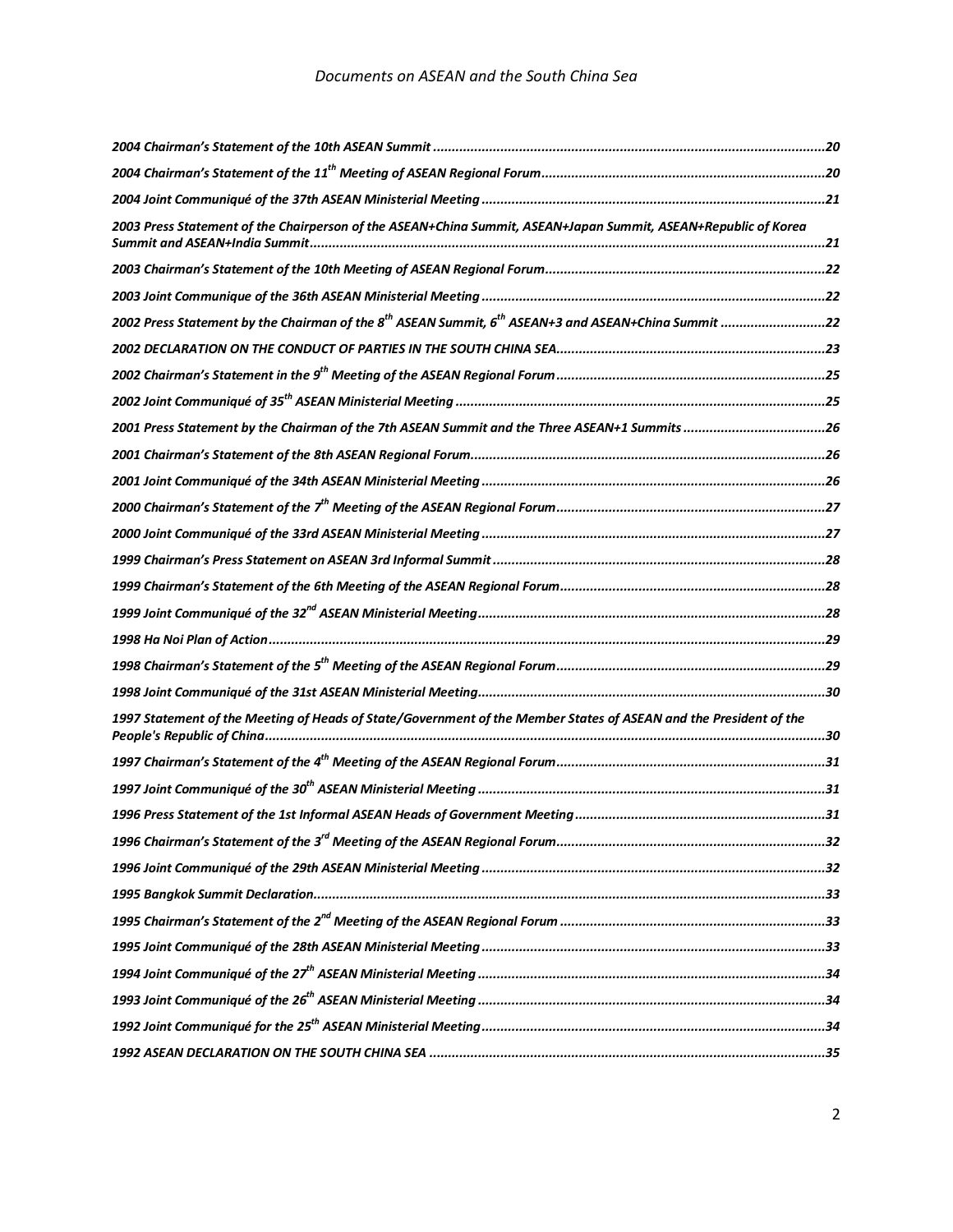### <span id="page-2-0"></span>**2011 Joint Declaration of the ASEAN Defence Ministers on Strengthening Defence Cooperation of ASEAN in the Global Community to Face New Challenges<sup>1</sup> Jakarta, 19 May 2011**

8. Reaffirm ASEAN Member States' commitment to fully and effectively implement the Declaration on the Conduct of the Parties in the South China Sea, and to work towards the adoption of a regional Code of Conduct in the South China Sea that would further promote peace and stability in the region;

9. Reaffirm also the importance of regional peace and stability, and freedom of navigation in and overflight above the South China Sea as provided for by universally recognized principles of international law, including the 1982 United Nations Convention on the Law of the Sea (UNCLOS);

## <span id="page-2-1"></span>**2011 Chair's Statement of the 18th ASEAN Summit<sup>2</sup> Jakarta, 7-8 May 2011**

#### *SOUTH CHINA SEA*

126. We reaffirmed the importance of the Declaration on the Conduct of the Parties in the South China Sea (DOC) as a milestone document signed between ASEAN and China embodying the collective commitment to promoting peace, stability, and mutual trust in the South China Sea. We stressed that continuing the positive engagement of ASEAN-China is essential in moving forward the DOC issue. We stressed the need to intensify efforts to ensure the effective implementation of the DOC and move forward the eventual conclusion of the regional Code of Conduct (COC).

127. We reiterated our commitment to resolving disputes in the South China Sea by peaceful means in conformity with the spirit of the DOC and recognize the principles of international law, including the 1982 United Nations Convention on the Law of the Sea (UNCLOS). In this connection, we recognized that territorial and jurisdictional disputes are best addressed bilaterally or amongst the parties concerned. We further emphasized the need for a breakthrough on this issue and to encourage efforts towards the effective and full implementation of the Declaration and the eventual conclusion of a regional COC in the South China Sea.

128. We welcomed the convening of the 6th ASEAN-China Joint Working Group on the DOC on 18-20 April 2011 in Medan, Indonesia. In this connection, we encouraged the continued constructive consultations between ASEAN and China, including the early convening of the ASEAN-China SOM on the DOC. We therefore reaffirm the principle of ASEAN, on the basis of

<sup>1</sup> http://www.aseansec.org/26304.htm

 $^2$  http://cil.nus.edu.sg/2011/2011-chairs-statement-of-the-18th-asean-summit/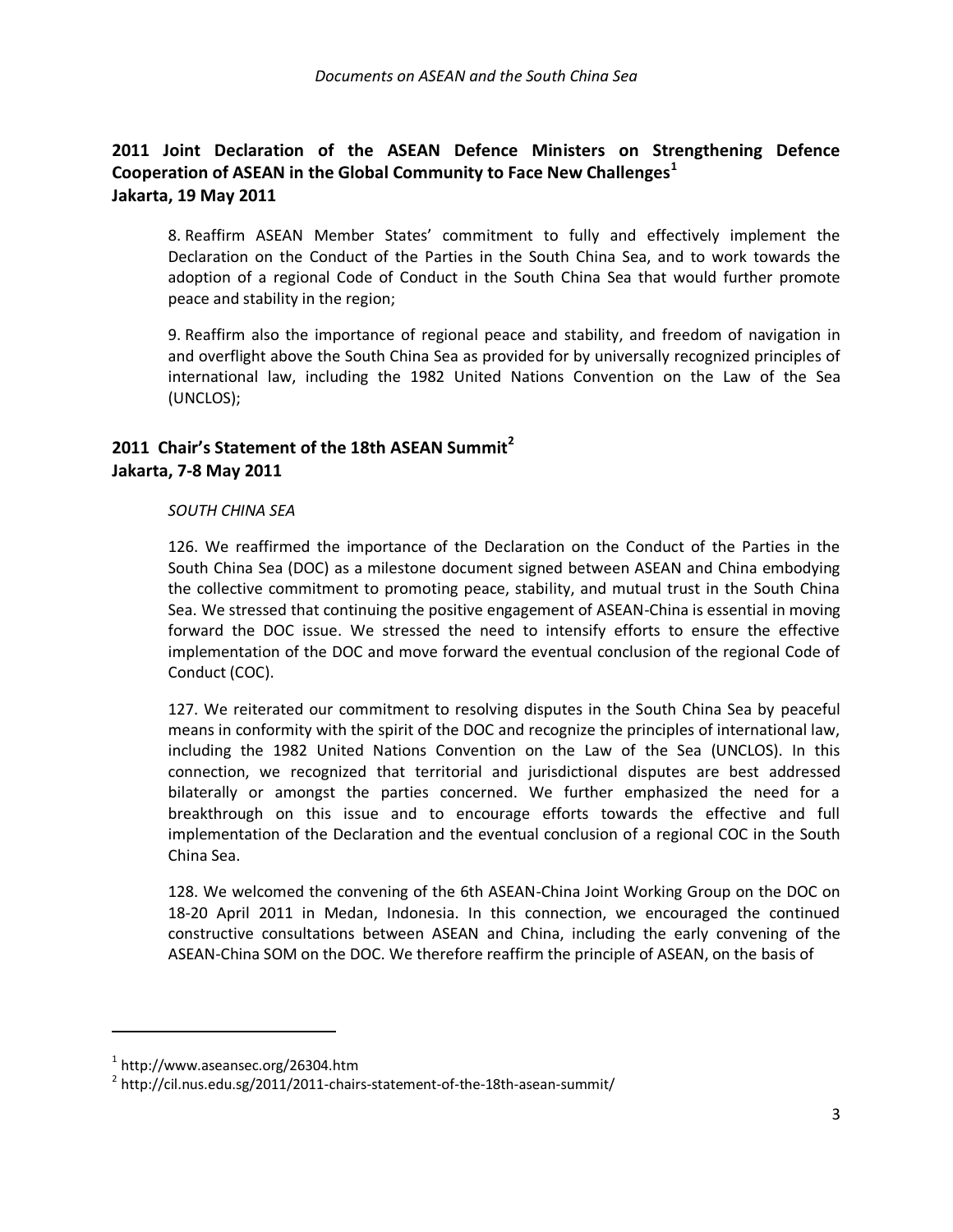### <span id="page-3-0"></span>**2011 Press Release ASEAN Foreign Ministers' Retreat<sup>3</sup> Lombok, 16-17 January 2011**

On the South China Sea, the Ministers underlined the 9 years of negotiation at the working group level, nevertheless, significant progress of the Guidelines has yet to be achieved. The Meeting suggested to further advance the deliberation between ASEAN and China. ASEAN and China must together create stability in the South China Sea by implementing the DOC (Declaration on Conduct of Parties in the South China Sea). The Ministers hoped that discussions on the Guidelines would not slow down the immediate implementation of the DOC and will eventually lead to the possible creation of a Code of Conduct (COC).

### **2010 Chairman's Statement of the 13th ASEAN-China Summit<sup>4</sup> Ha Noi, 29 October 2010**

17. We reaffirmed our commitment to fully and effectively implement the Declaration on the Conduct of Parties in the South China Sea (DOC) and work towards the eventual adoption, on the basis of consensus, of a code of conduct in the South China Sea, to further contribute to peace, stability and cooperation in the region. We welcomed the progress made in this regard, including the convening of the 4th Meeting of the ASEAN-China Joint Working Group on the Implementation of the DOC, and stressed the importance of close consultation and coordination between the ASEAN Member States and China in the implementation of the DOC, including the re-convening of the ASEAN-China SOM on the DOC.

#### **2010 Plan of Action to Implement the Joint Declaration on ASEAN-China Strategic Partnership for Peace and Prosperity (2011-2015) 5 Ha Noi, 29 October 2010**

### *1.5 Declaration on the Conduct of Parties in the South China Sea (DOC)*

1.5.1 Push forward the full and effective implementation of the DOC in the South China Sea to maintain regional stability and promote cooperation in South China Sea including through the regular convening of the ASEAN-China Senior Officials Meeting (SOM) on the DOC and the ASEAN-China Joint Working Group on the Implementation of the DOC and continued joint efforts in drafting the Guidelines for the implementation of the DOC while working toward the eventual conclusion, on the basis of consultations and consensus, of a code of conduct in the South China Sea;

1.5.2 Promote trust and confidence building through cooperative activities, in accordance with the principles of the DOC, in particular, those of consultations and consensus among the

<sup>3</sup> http://www.deplu.go.id/Pages/PressRelease.aspx?IDP=1070&l=en

<sup>4</sup> http://cil.nus.edu.sg/2010/2010-chairman%e2%80%99s-statement-of-the-13th-asean-china-summit/

<sup>&</sup>lt;sup>5</sup> http://cil.nus.edu.sg/2010/2010-plan-of-action-to-implement-the-joint-declaration-on-the-asean-china-strategicpartnership-2011-2015/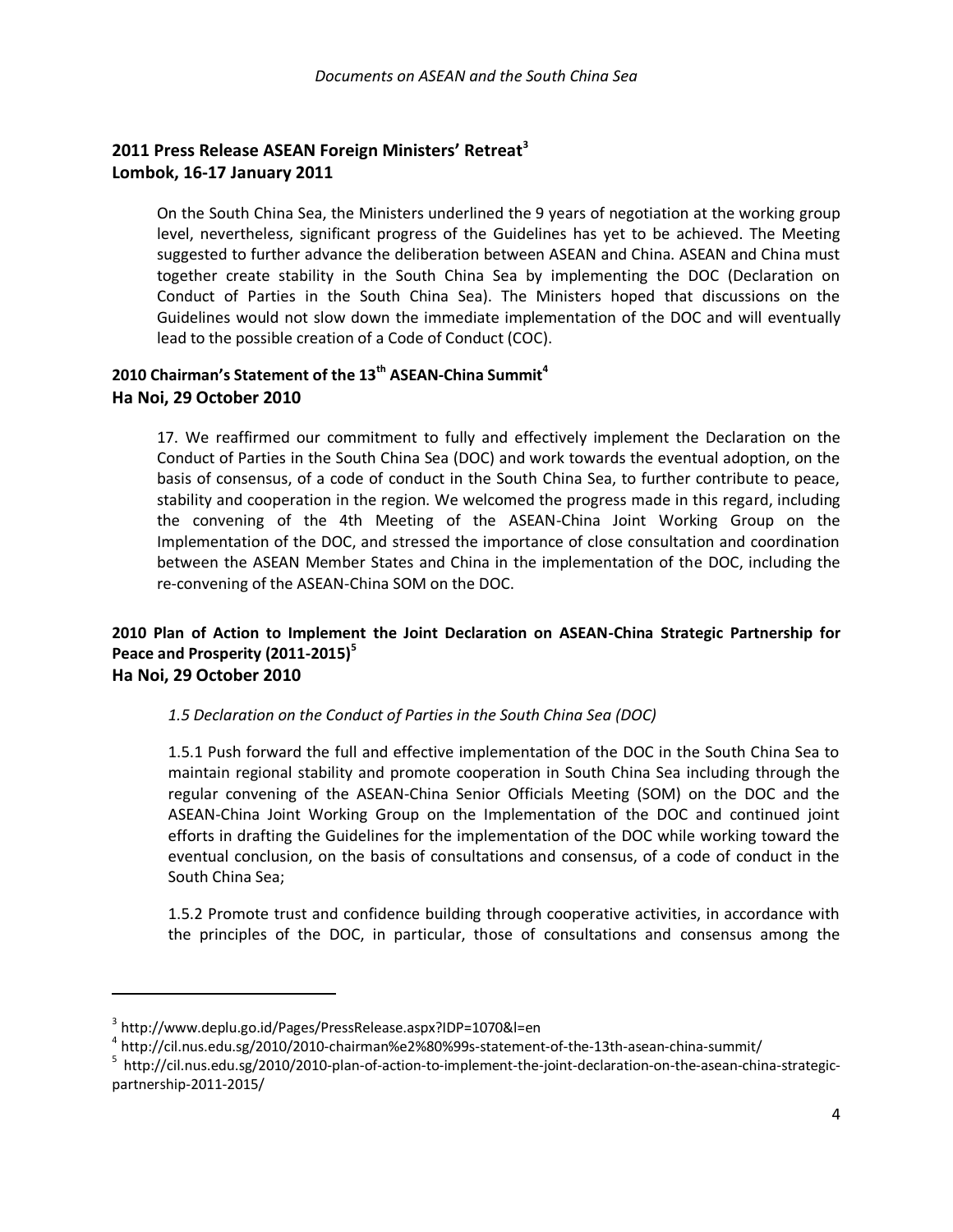concerned Parties in the South China Sea, pending the peaceful settlement of the territorial and jurisdictional issues as stated in the DOC.

1.5.3 Adhere to the terminologies used in the UN Convention on the Law of the Sea and other instruments of the International Maritime Organisation;

1.5.4 Promote joint cooperation and dialogue in areas such as marine scientific research, protection of the marine environment, safety of navigation and communication at sea, search and rescue operation, humane treatment of all persons in danger or distress, fight against transnational crimes as well as cooperation, among military officials.

## <span id="page-4-0"></span>**2010 Chairman's Statement of the 17th ASEAN Summit<sup>6</sup> Ha Noi, 28 October 2010**

12. We reaffirmed the importance of the Declaration on the Conduct of Parties in the South China Sea (DOC) signed between ASEAN and China, which embodies the collective commitment to promoting peace and stability in this area through dialogue and cooperation and peaceful resolution of disputes in accordance with universally agreed principles of international law including the United Nations Convention on the Law of the Sea (UNCLOS 1982) and other relevant international maritime laws. We stressed the need to intensify efforts to ensure the effective implementation of the DOC and move toward the eventual conclusion of a regional Code of Conduct in the South China Sea (COC). In this connection, we encouraged continued consultations between ASEAN and China, including the early convening of the ASEAN-China SOM on the DOC.

### <span id="page-4-1"></span>**2010 Chairman's Statement of the 1st ASEAN Defence Ministers' Meeting-Plus (ADMM-Plus)<sup>7</sup> Ha Noi, 12 October 2010**

12. The Meeting noted that the member states are interested in maritime security cooperation and agreed that the collective efforts are required to address the challenges of piracy, searobbery, and trafficking in persons and disasters at sea. Some delegates touched upon traditional security challenges, such as disputes in the South China Sea. The Meeting welcomed efforts by concerned parties to address the issue by peaceful means in conformity with the spirit of the Declaration on the Conduct of Parties in the South China Sea (DOC) of 2002 and recognised principles of international law, including United Nations Convention on the Law of the Sea (UNCLOS 1982).

 $^6$  http://cil.nus.edu.sg/2010/2010-chairman%e2%80%99s-statement-of-the-17th-asean-summit/

<sup>&</sup>lt;sup>7</sup> http://cil.nus.edu.sg/2010/2010-chairman%e2%80%99s-statement-of-the-first-asean-defence-

ministers%e2%80%99-meeting-plus-%e2%80%9cadmm-plus-strategic-cooperation-for-peace-stability-anddevelopment-in-the-region%e2%80%9d/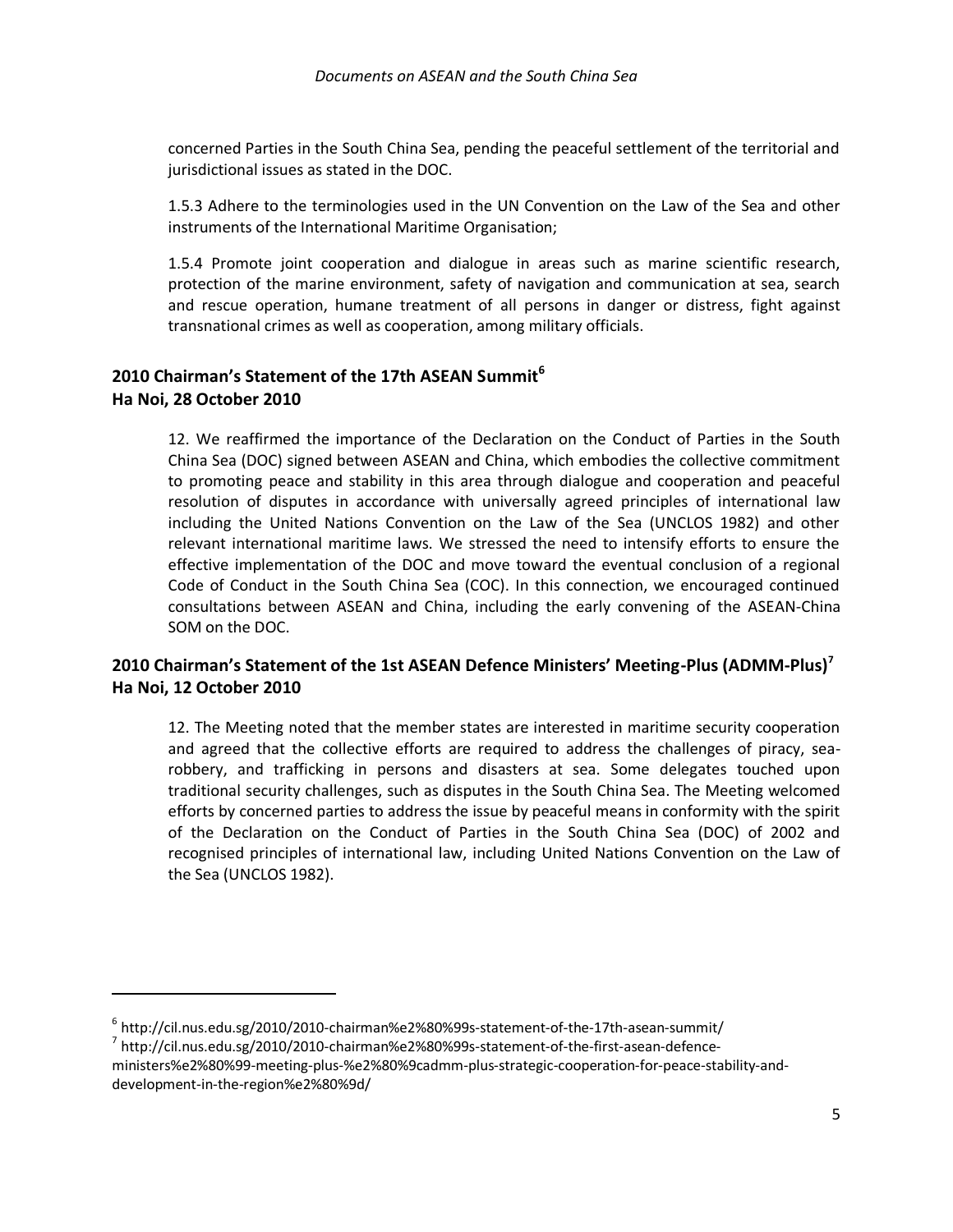### <span id="page-5-0"></span>**2010 Chairman's Statement of the 17th Meeting of the ASEAN Regional Forum<sup>8</sup> Ha Noi, 23 July 2010**

12. The Ministers stressed the importance of maintaining peace and stability in the South China Sea. The Ministers reaffirmed the continuing importance of the Declaration on the Conduct of Parties in the South China Sea (DOC) of 2002 as a milestone document between ASEAN Member States and China, embodying their collective commitment to ensuring the peaceful resolution of disputes in the area. They stressed that the Declaration has been effective in building mutual trust and confidence that will help maintain peace and stability in the region. The Ministers encouraged efforts towards the full implementation of the Declaration and the eventual conclusion of a Regional Code of Conduct in the South China Sea (COC). They encouraged the continued exercise of self-restraint by all the parties concerned and the promotion of confidence-building measures in this area and welcomed their commitment to resolving disputes in the South China Sea by peaceful means in conformity with the spirit of the DOC and recognised principles of international law, including the United Nations Convention on the Law of the Sea (UNCLOS 1982). In this regard, they welcomed the reconvening of the ASEAN - China Joint Working Group on the Implementation of the DOC in Viet Nam in April 2010 and the schedule to hold the next Joint Working Group Meeting in China before the end of 2010.

### <span id="page-5-1"></span>**2010 ASEAN Chairman's Statement on the ASEAN Post Ministerial Conferences+1 Sessions<sup>9</sup> Ha Noi, 22 July 2010**

#### *3. ASEAN-China*

3.4. The Meeting welcomed China's enhanced cooperation with ASEAN in such priority areas as infrastructure, energy and resources, information and communication technology and other fields. The Meeting welcomed the convening of the  $4<sup>th</sup>$  ASEAN-China Working Group Meeting on the Declaration on the Conduct of Parties in the South China Sea (DOC) in April in Ha Noi and looked forward to the early resumption of the ASEAN-China Senior Officials' Meeting on the implementation of the DOC in the South China Sea.

### **2010 Joint Communique of the 43rd ASEAN Foreign Ministers Meeting<sup>10</sup> Ha Noi, 19-20 July 2010**

#### *SOUTH CHINA SEA*

28. We reaffirmed the importance of the Declaration on the Conduct of Parties in the South China Sea (DOC) as a milestone document between ASEAN and China, embodying the collective commitment to promoting peace, stability and mutual trust and to ensuring the peaceful resolution of disputes in the area. We underscored the need to intensify efforts to ensure the effective implementation of the Declaration and looked forward to the eventual conclusion of a

 $^8$  http://cil.nus.edu.sg/2010/2010-chairmans-statement-of-the-17th-asean-regional-forum/

<sup>&</sup>lt;sup>9</sup> http://www.aseansec.org/24968.htm

<sup>10</sup> http://cil.nus.edu.sg/2010/2010-joint-communique-of-the-43rd-asean-foreign-ministers-meeting-issued/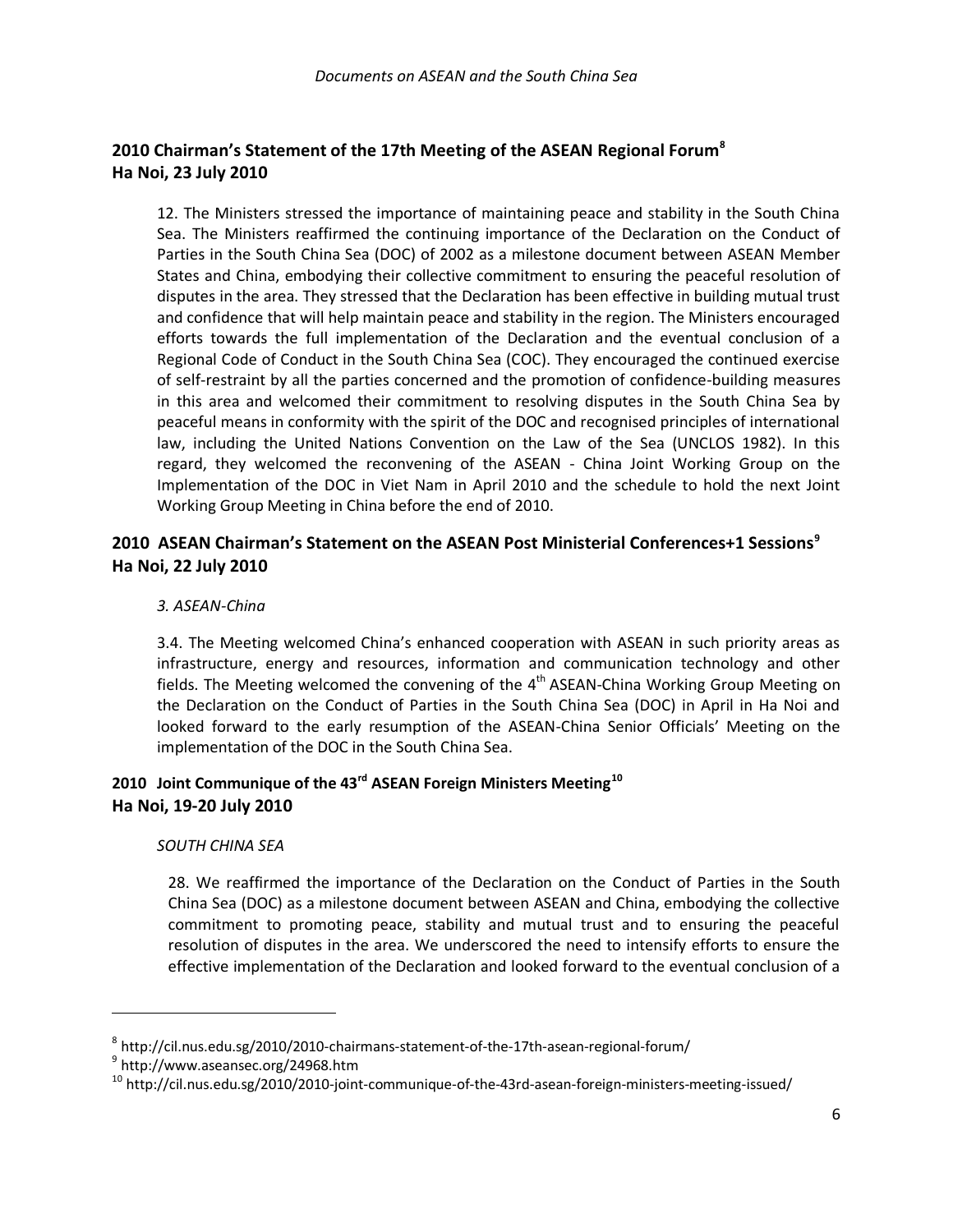Regional Code of Conduct in the South China Sea (COC). In this connection, we welcomed the reconvening of the Meeting of the ASEAN – China Joint Working Group on the Implementation of the DOC in April, 2010 in Ha Noi and tasked our Senior Officials to work closely with their Chinese counterparts to reconvene the ASEAN – China Senior Officials' Meeting on the DOC at the earliest opportunity.

29. We further stressed the importance of maintaining peace and stability in the South China Sea and encouraged the continued exercise of self-restraint by all the parties concerned and the promotion of confidence-building measures in this area. We emphasised the importance of all parties to respect the freedom of navigation in and over-flight above the South China Sea as provided for by the universally recognised principles of international law. We welcomed the commitment of all the parties concerned to resolving disputes in the South China Sea through peaceful means in conformity with the spirit of the DOC and recognised principles of international law, including the United Nations Convention on the Law of the Sea (UNCLOS 1982).

### <span id="page-6-0"></span>**2010 Chairman's Statement of the 16th ASEAN Summit<sup>11</sup> Ha Noi, 9 April 2010**

17. We noted with satisfaction the significant progress achieved in the implementation of the APSC Blueprint and tasked relevant Ministers and senior officials to enhance the utilization of ASEAN's existing tools and mechanisms such as the Treaty of Amity and Cooperation in Southeast Asia (TAC), the Southeast Asia Nuclear Weapon-Free Zone Treaty (SEANWFZ), the Declaration of Conduct of Parties in the South China Sea (DOC), the ASEAN Regional Forum (ARF), the ASEAN Defence Ministers' Meeting (ADMM), ASEAN Ministerial Meeting on Transnational Crime (AMMTC) and the ASEAN Convention on Counter-Terrorism to ensure regional peace and security. We stressed the importance of effective coordination and collaboration among various sectoral bodies under the purview of the APSC and the need for a strategic and holistic approach in the implementation of the APSC Blueprint. We commended the APSC Council for adoption of the APSC Communication Plan in January 2010.

# <span id="page-6-1"></span>**2009 Chairman's Statement of the 12th ASEAN-China Summit<sup>12</sup> Cha-am Hua Hin, 24 Oct 2009**

*No mention of South China Sea*

<sup>11</sup> http://www.aseansec.org/24509.htm

<sup>12</sup> http://cil.nus.edu.sg/2009/2009-chairman%e2%80%99s-statement-of-the-12th-asean-china-summit-issued-on-24-october-2009-in-cha-am-thailand/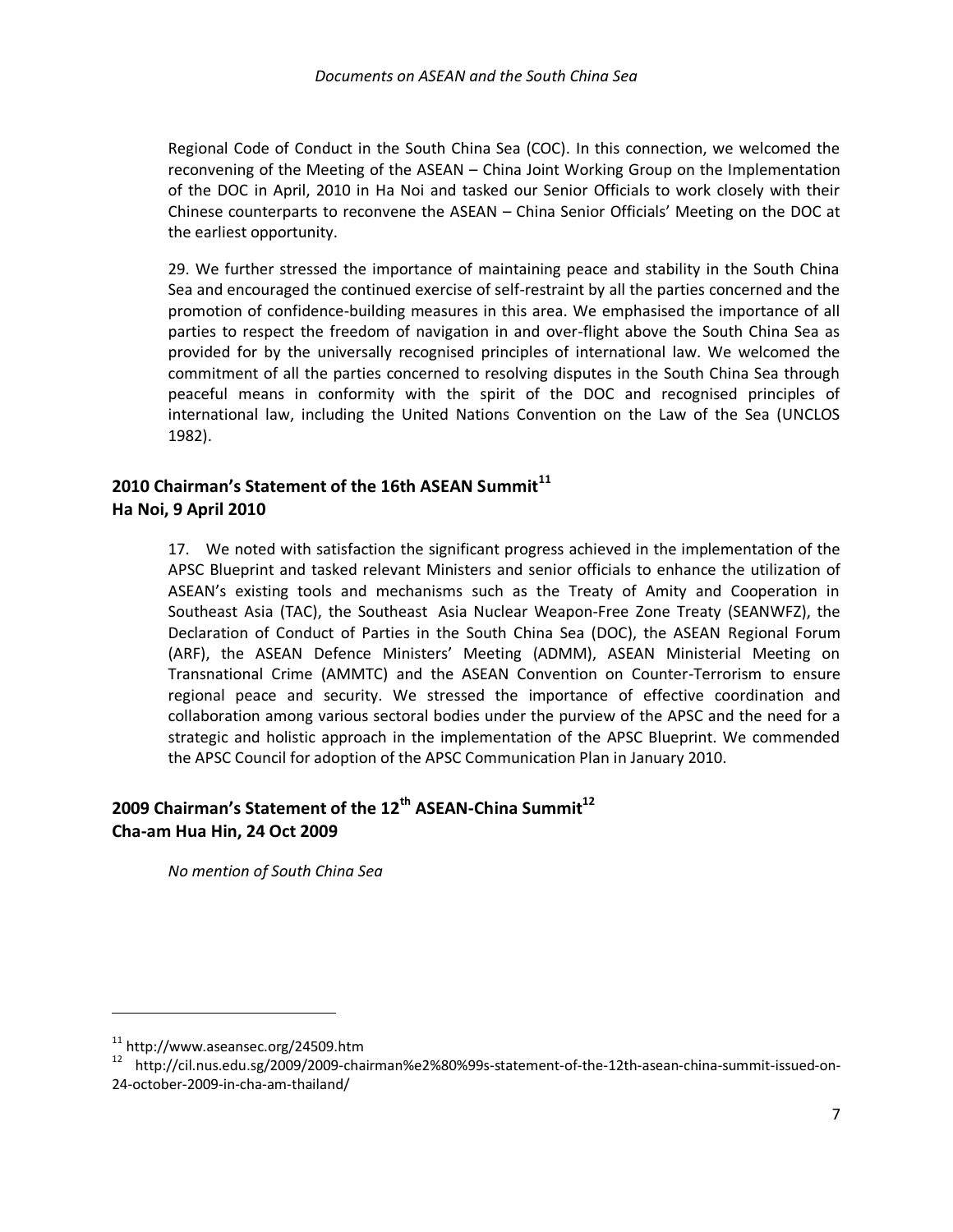### <span id="page-7-0"></span>**2009 Chairman's Statement of the 16th Regional Forum<sup>13</sup> Phuket, 23 July 2009**

#### *South China Sea*

12. The Ministers reaffirmed the continuing importance of the Declaration on the Conduct of Parties in the South China Sea of 2002 (DOC) as a milestone document between the Member States of ASEAN and China, embodying their collective commitment to ensure the peaceful resolution of disputes in the area. They believed that the Declaration has been effective in building mutual trust and confidence among the claimants in the area and in maintaining peace and stability in the region. They reiterated the hope that the Member States of ASEAN and China would expeditiously conclude the Guidelines on the Implementation of the DOC. They looked forward to the eventual conclusion of a Regional Code of Conduct in the South China Sea. They encouraged the continued exercise of self-restraint by all the parties concerned and the promotion of confidence-building measures in this area and welcomed their commitment to resolving disputes in the South China Sea by peaceful means in conformity with the spirit of the DOC and recognised principles of international law, including the United Nations Convention on the Law of the Sea.

### <span id="page-7-1"></span>**2009 Joint Communiqué of the 42nd ASEAN Foreign Ministers Meeting<sup>14</sup> Phuket, 20 July 2009**

#### *South China Sea*

<span id="page-7-2"></span> $\overline{\phantom{a}}$ 

21. We reaffirmed the continuing importance of the Declaration on the Conduct of Parties in the South China Sea of 2002 (DOC) as a milestone document between ASEAN and China, embodying our collective commitment to ensure the peaceful resolution of disputes in the area. We believe that the Declaration has been effective in building mutual trust and confidence among the claimants in the area and in maintaining peace and stability in the region. We underscored the need to intensify efforts to move forward the implementation of the Declaration, including the early finalisation of the Guidelines on the Implementation of the DOC. We looked forward to the eventual conclusion of a Regional Code of Conduct in the South China Sea.

22. We encouraged the continued exercise of self-restraint by all the parties concerned and the promotion of confidence-building measures in this area and welcomed their commitment to resolving disputes in the South China Sea by peaceful means in conformity with the spirit of the DOC and recognised principles of international law including the United Nations Convention on the Law of the Sea.

<sup>13</sup> http://cil.nus.edu.sg/2009/2009-chairmans-statement-16th-asean-regional-forum-issued-on-23-july-2009-inphuket-thailand/

<sup>&</sup>lt;sup>14</sup>http://cil.nus.edu.sg/2009/2009-joint-communique-of-the-42nd-asean-foreign-ministers-meeting-actingtogether-to-cope-with-global-challenges%e2%80%9d-issued-on-20-july-2009-in-phuket-thailand/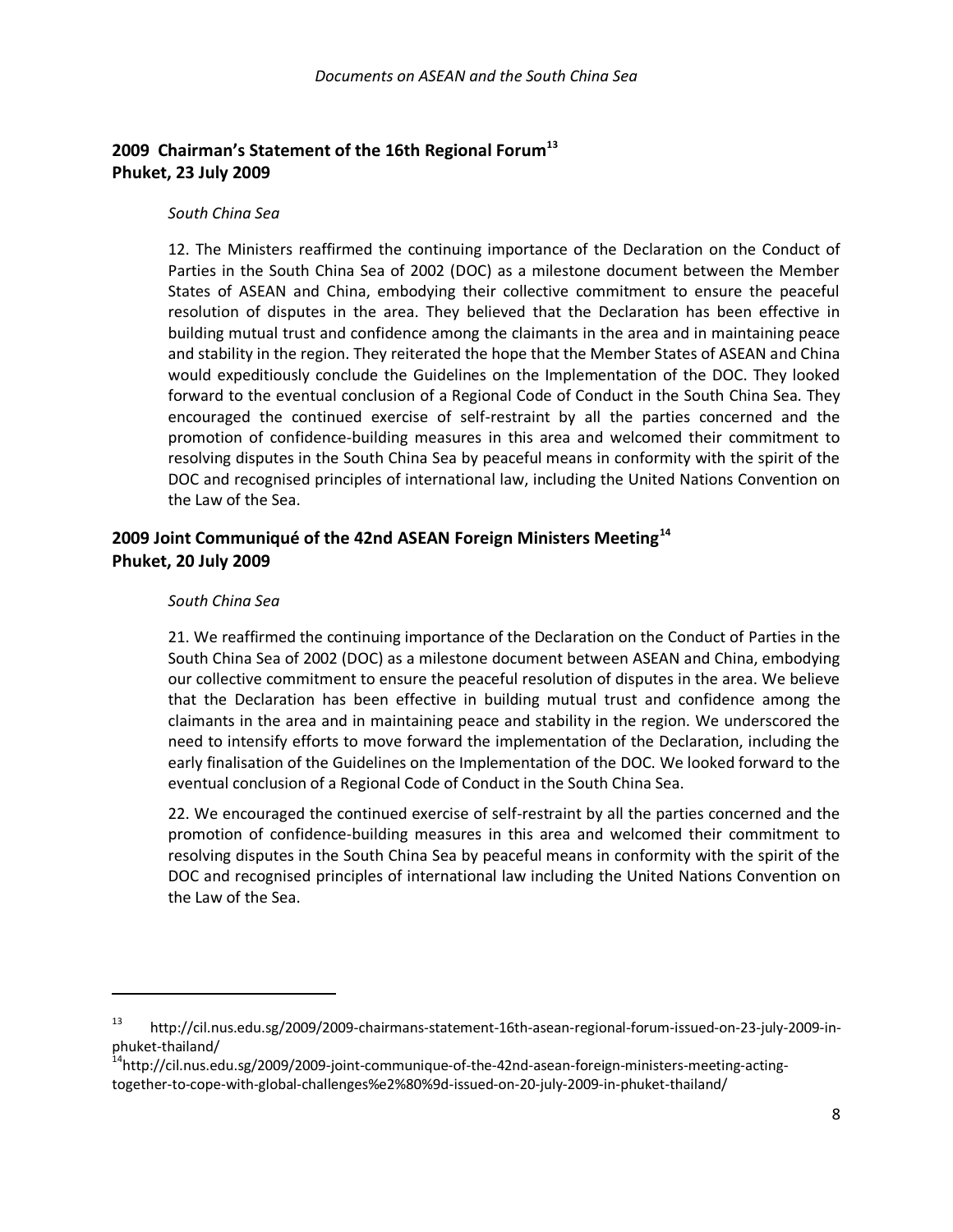### **2009 Blueprint on the ASEAN Political-Security Community<sup>15</sup> 1 March 2009**

A.2.3. Ensure full implementation of the DOC for peace and stability in the South China Sea

Actions

<span id="page-8-1"></span> $\overline{\phantom{a}}$ 

i. Continue ASEAN's current practice of close consultation among Member States to achieve full implementation of the DOC;

ii. Explore and undertake cooperative activities identified in the DOC and eventually explore other co-operative measures on the basis of close consultation among the member countries, while respecting sovereignty and integrity of each other;

iii. Carry out on a regular basis the overview of the process of implementation of the DOC, thus ensuring timely and proper conducts of the Parties in the South China Sea in accordance with the DOC; and

iv. Work towards the adoption of a regional Code of Conduct in the South China Sea (COC).

### <span id="page-8-0"></span>**2008 Chairman's Statement of the 15th ASEAN Regional Forum<sup>16</sup> Singapore, 24 July 2008**

12. The Ministers reaffirmed the continuing importance of the Declaration on the Conduct of Parties in the South China Sea of 2002 (DOC) as a milestone document between ASEAN and China, embodying their collective commitment to ensure the peaceful resolution of disputes in the area. They believed that the Declaration has been effective in building mutual trust and confidence among the claimants in the area and in maintaining peace and stability in the region. They reiterated the hope that ASEAN and China would expeditiously conclude the Guidelines on the Implementation of the DOC, and looked forward to the eventual conclusion of a Regional Code of Conduct in the South China Sea. They encouraged the continued exercise of self-restraint by all the parties concerned and the promotion of confidence-building measures in this area and welcomed their commitment to resolving disputes in the South China Sea by peaceful means in conformity with the spirit of the DOC and recognised principles of international law including the United Nations Convention on the Law of the Sea.

<sup>15</sup> http://cil.nus.edu.sg/2009/2009-blueprint-on-the-asean-political-security-community/

<sup>16</sup> http://cil.nus.edu.sg/2008/2008-chairman%e2%80%99s-statement-of-the-15th-asean-regional-forum-issued-on-24-july-2008-in-singapore/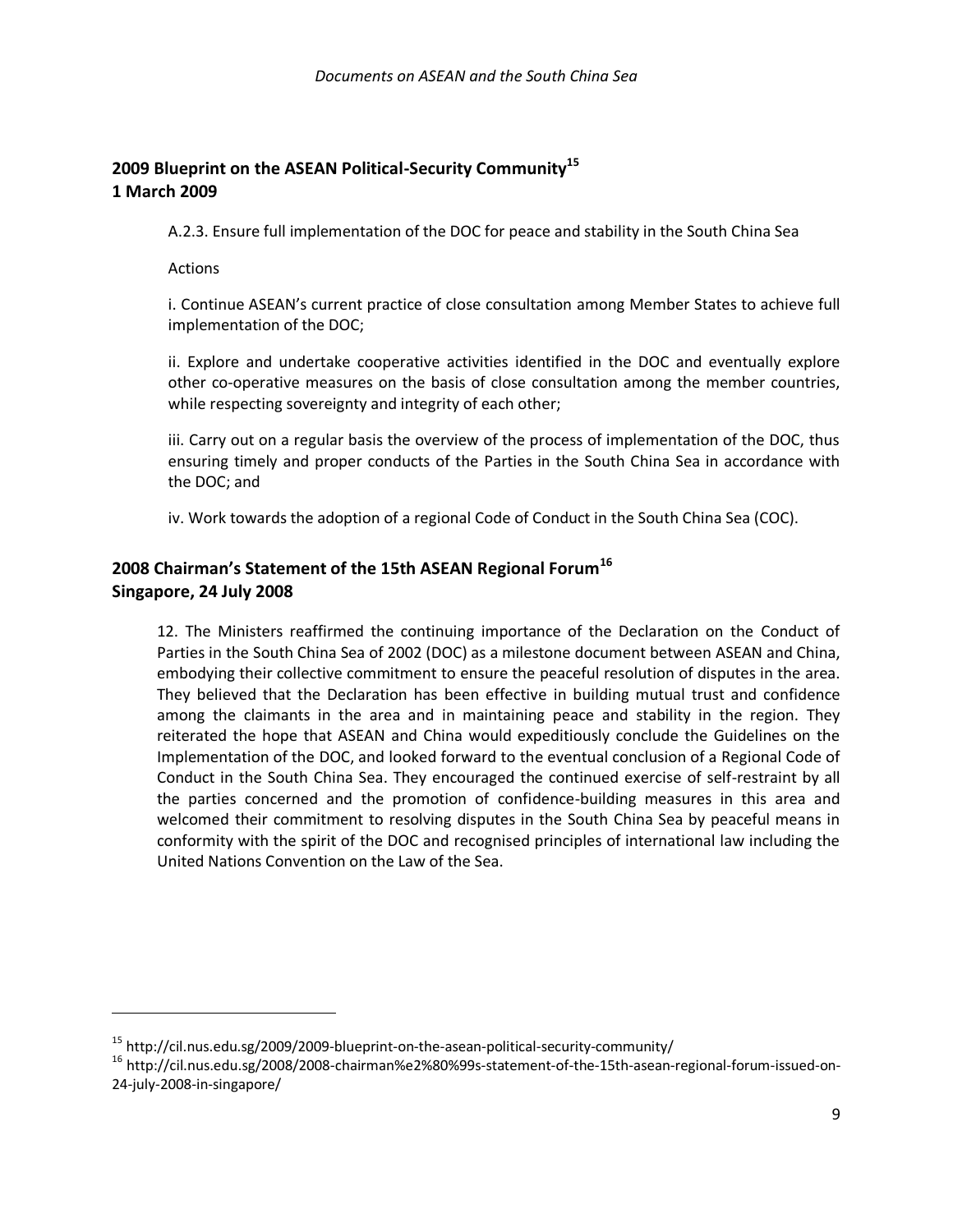# **2008 Joint Communiqué of the 41st ASEAN Ministerial Meeting<sup>17</sup> Singapore, 21 Jul 2008**

#### *South China Sea*

20. We reaffirmed the continuing importance of the Declaration on the Conduct of Parties in the South China Sea of 2002 (DOC) as a milestone document between ASEAN and China, embodying our collective commitment to ensure the peaceful resolution of disputes in the area. We believe that the Declaration has been effective in building mutual trust and confidence among the claimants in the area and in maintaining peace and stability in the region. We underscored the need to intensify efforts to move forward the implementation of the Declaration, including the early finalisation of the Guidelines on the Implementation of the DOC. We look forward to the eventual conclusion of a Regional Code of Conduct in the South China Sea.

21. We encouraged the continued exercise of self-restraint by all the parties concerned and the promotion of confidence-building measures in this area and welcomed their commitment to resolving disputes in the South China Sea by peaceful means in conformity with the spirit of the DOC and recognised principles of international law including the United Nations Convention on the Law of the Sea.

### <span id="page-9-0"></span>**2007 Chairman's Statement of the 11th ASEAN-China Summit<sup>18</sup> Singapore, 20 November 2007**

8. We further reaffirmed our determination to the early and full implementation of the Declaration on the Conduct of Parties in the South China Sea (DOC), towards the eventual adoption of a Regional Code of Conduct in the South China Sea.

### <span id="page-9-1"></span>**2007 ASEAN Defence Ministers' Meeting - Three-Year Work Programme<sup>19</sup> Singapore, 14 November 2007**

*2.1. Support the Development and Adoption of Norms that Promote Regional Peace and Security*

<span id="page-9-2"></span>2.1.3. Contribute to the full implementation of the Declaration on the Conduct of Parties in the South China Sea and support the adoption of a regional code of conduct in the South China Sea.

 $\overline{a}$ 

<sup>17</sup> http://cil.nus.edu.sg/2008/2008-joint-communique-of-the-41st-asean-ministerial-meeting-one-asean-at-theheart-of-dynamic-asia-issued-on-21-july-2008-in-singapore/

 $^{18}$  http://www.asean.org/21105.htm

http://cil.nus.edu.sg/2007/2007-asean-defence-ministers%e2%80%99-meeting-three-year-work-programmeadopted-on-14-november-2007-in-singapore-by-the-defence-ministers/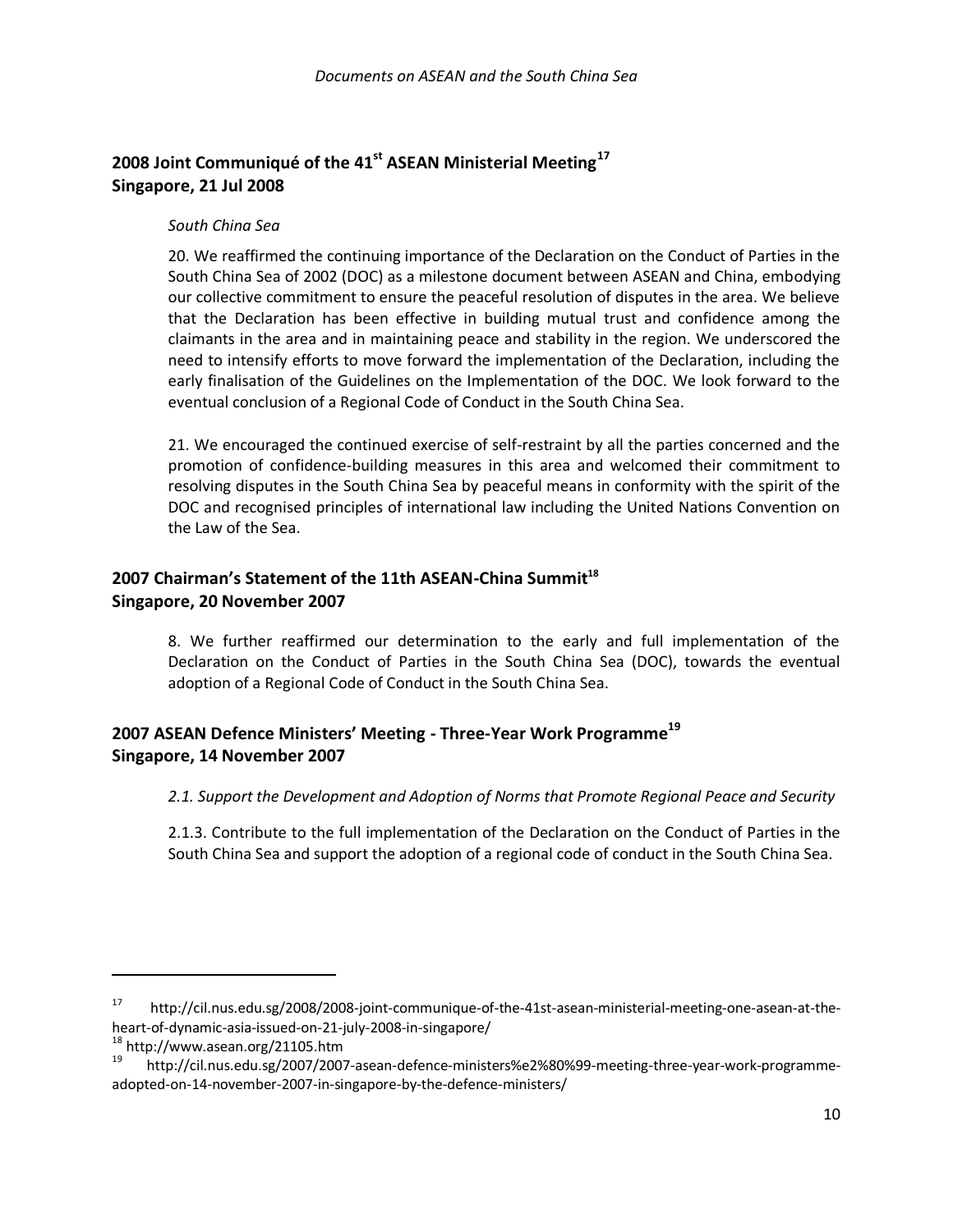### **2007 Chairman's Statement 14th ASEAN Regional Forum<sup>20</sup> Manila, 2 Aug 2007**

17. The Ministers reaffirmed the continuing relevance of the Declaration on the Conduct of Parties in the South China Sea as a milestone document between ASEAN and China, embodying their collective commitment to ensure the peaceful resolution of disputes in the area. The Ministers acknowledged that the Declaration had been effective in building mutual trust and confidence among the claimants in the area and in maintaining peace and stability in the region. The Ministers expressed optimism for the need to intensify efforts to move forward the implementation of the Declaration and eventually conclude a Regional Code of Conduct in the South China Sea.

18. The Ministers encouraged the continued exercise of self-restraint by all the parties concerned and the promotion of confidence building measures in this area and welcomed their commitment to resolving disputes in the South China Sea by peaceful means in conformity with the spirit of the DOC and recognized principles of international law, including the United Nations Convention on the Law of the Sea (UNCLOS).

### <span id="page-10-0"></span>**2007 Joint Communiqué of the 40th ASEAN Ministerial Meeting<sup>21</sup> Manila, 29-30 Jul 2007**

#### *South China Sea*

30. We reaffirmed the continuing importance of the Declaration on the Conduct of Parties in the South China Sea of 2002 (DOC) as a milestone document between ASEAN and China, embodying their collective commitment to ensure the peaceful resolution of disputes in the area. We believed that the Declaration had been effective in building mutual trust and confidence among the claimants in the area and in maintaining peace and stability in the region. We underscored the need to intensify efforts to move forward the implementation of the Declaration and eventually conclude a Regional Code of Conduct in the South China Sea.

31. We encouraged the continued exercise of self-restraint by all the parties concerned and the promotion of confidence building measures in this area and welcomed their commitment to resolving disputes in the South China Sea by peaceful means in conformity with the spirit of the DOC and recognized principles of international law including the United Nations Convention on the Law of the Sea.

<sup>20</sup> http://cil.nus.edu.sg/2007/2007-chairman%e2%80%99s-statement-14th-asean-regional-forum-adopted-on-2 august-2007-in-manila-the-philippines/

<sup>21</sup> http://www.asean.org/20764.htm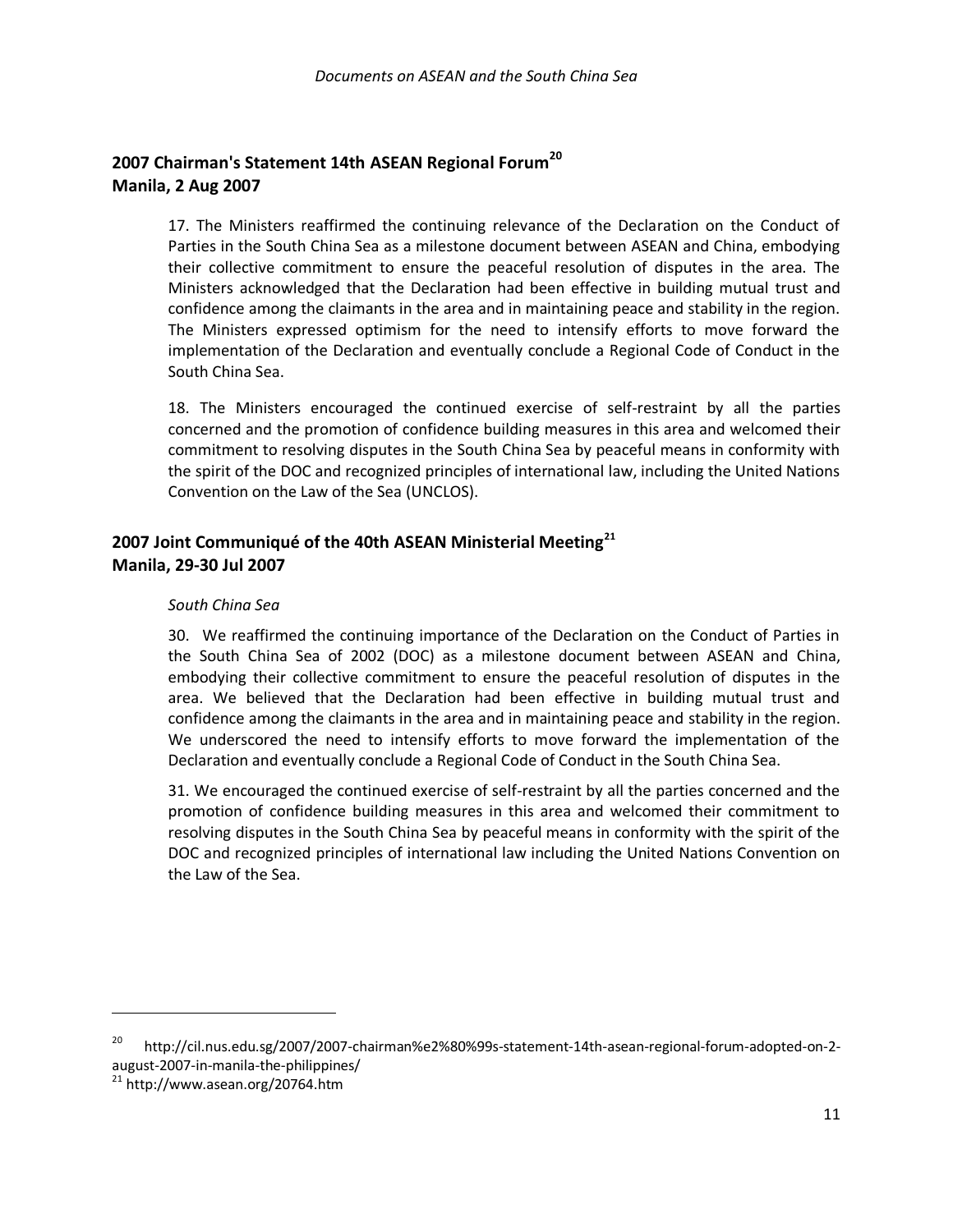## <span id="page-11-0"></span>**2007 Chairman's Statement of the 110th ASEAN-China Summit<sup>22</sup> Cebu, 14 January 2007**

17. We reaffirmed our determination to fully implement the Declaration on the Conduct of Parties in the South China Sea (DoC) towards the eventual adoption of a regional code of conduct in the South China Sea, as decided in Nanning. We instructed our Senior Officials to finalize the Guidelines on the Implementation of the DoC and convene the ASEAN-China Joint Working Group (ACJWG) on the DoC at the earliest possible time.

# <span id="page-11-1"></span>**2007 Chairperson's Statement of the 12th ASEAN Summit<sup>23</sup> Cebu, 13 January 2007**

#### *ASEAN Security Community*

14. We welcomed the steady progress made in implementing ASEAN Security Community (ASC) - related activities through the VAP and the ASC Plan of Action, including the convening of the First ASEAN Defense Ministers Meeting, as well as advances in the work of the ASEAN Regional Forum (ARF) and the ASEAN-China Joint Working Group on the Implementation of the Declaration on the Conduct of Parties in the South China Sea.

## <span id="page-11-2"></span>**2006 Joint Statement of ASEAN-China Commemorative Summit<sup>24</sup> Nanning, 30 Oct 2006**

3. We highly appreciated the strengthened political and security cooperation following the signing of the Joint Declaration on Strategic Partnership for Peace and Prosperity in 2003 in Bali, and the adoption of the ASEAN-China Plan of Action in 2004 in Vientiane. We commended China for being the first Dialogue Partner of ASEAN to accede to the Treaty of Amity and Cooperation (TAC) in Southeast Asia in 2003 in Bali. We were pleased with the signing of the Declaration on the Conduct of Parties in the South China Sea (DOC) in 2002. The ASEAN-China Joint Declaration in the Field of Non-Traditional Security Issues of 2002 also increased the cooperation in dealing with transnational crime.

<span id="page-11-3"></span>14. We are also committed to effectively implement the Declaration on the Conduct of Parties in the South China Sea (DOC) and work towards the eventual adoption, on the basis of consensus, of a code of conduct in the South China Sea, which would enhance peace and stability in the region.

<sup>22</sup> http://www.aseansec.org/19309.htm

<sup>23</sup> http://www.asean.org/19280.htm

<sup>24</sup> http://www.aseansec.org/18894.htm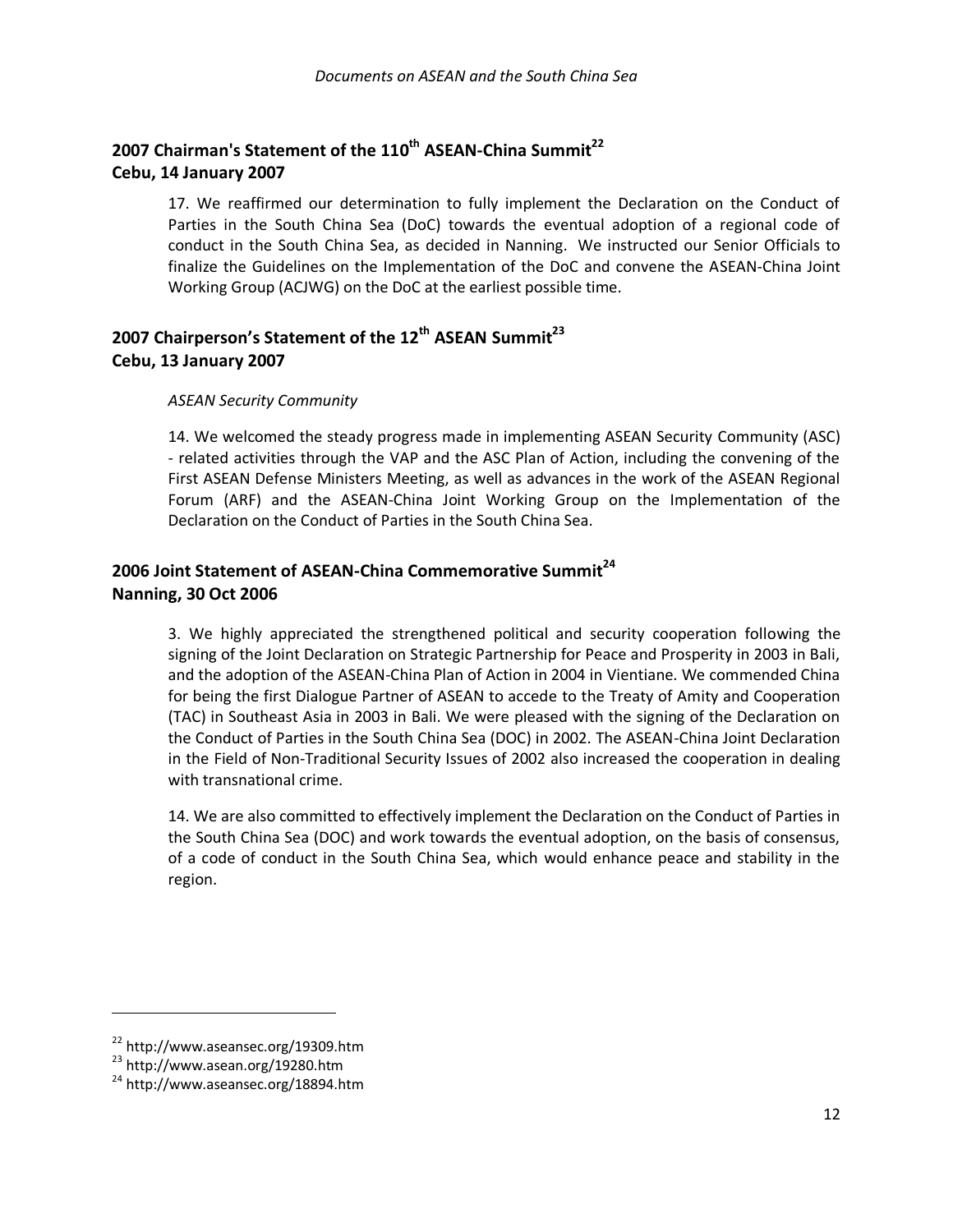## **2006 Chairman's Statement of the 13th ASEAN Regional Forum<sup>25</sup> Kuala Lumpur, 28 July 2006**

22. The Ministers welcomed the steps taken by ASEAN and China towards the full implementation of the Declaration on the Conduct of Parties in the South China Sea (DOC) including the convening of the two Working Group Meetings which were held in Manila, Philippines and Hainan, China in August 2005 and February 2006 respectively. The Ministers noted the ASEAN-China SOM on the implementation of the DOC, in Siem Reap, Cambodia on 30 May 2006 to accelerate the implementation of the DOC. The Ministers expressed their hope that with the implementation of the DOC, ASEAN and China would move towards the eventual adoption of a Code of Conduct for the South China Sea.

### <span id="page-12-0"></span>**2006 Joint Communiqué of the 39th ASEAN Ministerial Meeting<sup>26</sup> Kuala Lumpur, 25 July 2006**

#### *South China Sea*

<span id="page-12-1"></span> $\overline{\phantom{a}}$ 

27. We noted the convening of the Second ASEAN-China Senior Officials' Meeting on the Implementation of the Declaration on the Conduct of Parties in the South China Sea (DOC) held in Siem Reap, Cambodia in May 2006 and the convening of the First and Second Meetings of the ASEAN-China Joint Working Group on the Implementation of the DOC which were held in Manila, Philippines and Sanya City, China in August 2005 and February 2006 respectively, as a concrete step towards the full implementation of the DOC. We hoped that with the effective implementation of the DOC, ASEAN and China would move towards the early adoption of a Code of Conduct for the South China Sea.

28. We encouraged all parties concerned to continue the exercise of self-restraint and undertake confidence-building measures that would contribute to the maintenance of peace and stability in the region. In this connection, we took note of the cooperative activities already forged by some concerned parties, which yielded positive results through negotiation and dialogue, in the spirit of mutually beneficial cooperation. We also reaffirmed our commitment to resolve the dispute in the South China Sea through peaceful means in accordance with international conventions including the United Nations Convention on the Law of the Sea.

<sup>25</sup> http://cil.nus.edu.sg/2006/2006-chairman%e2%80%99s-statement-of-the-13th-asean-regional-forum-issued-on-28-july-2006-in-kuala-lumpur-malaysia/

<sup>26</sup> http://cil.nus.edu.sg/2006/2006-joint-communique-of-the-39th-asean-ministerial-meeting-issued-on-25-july-2006-in-kuala-lumpur-malaysia/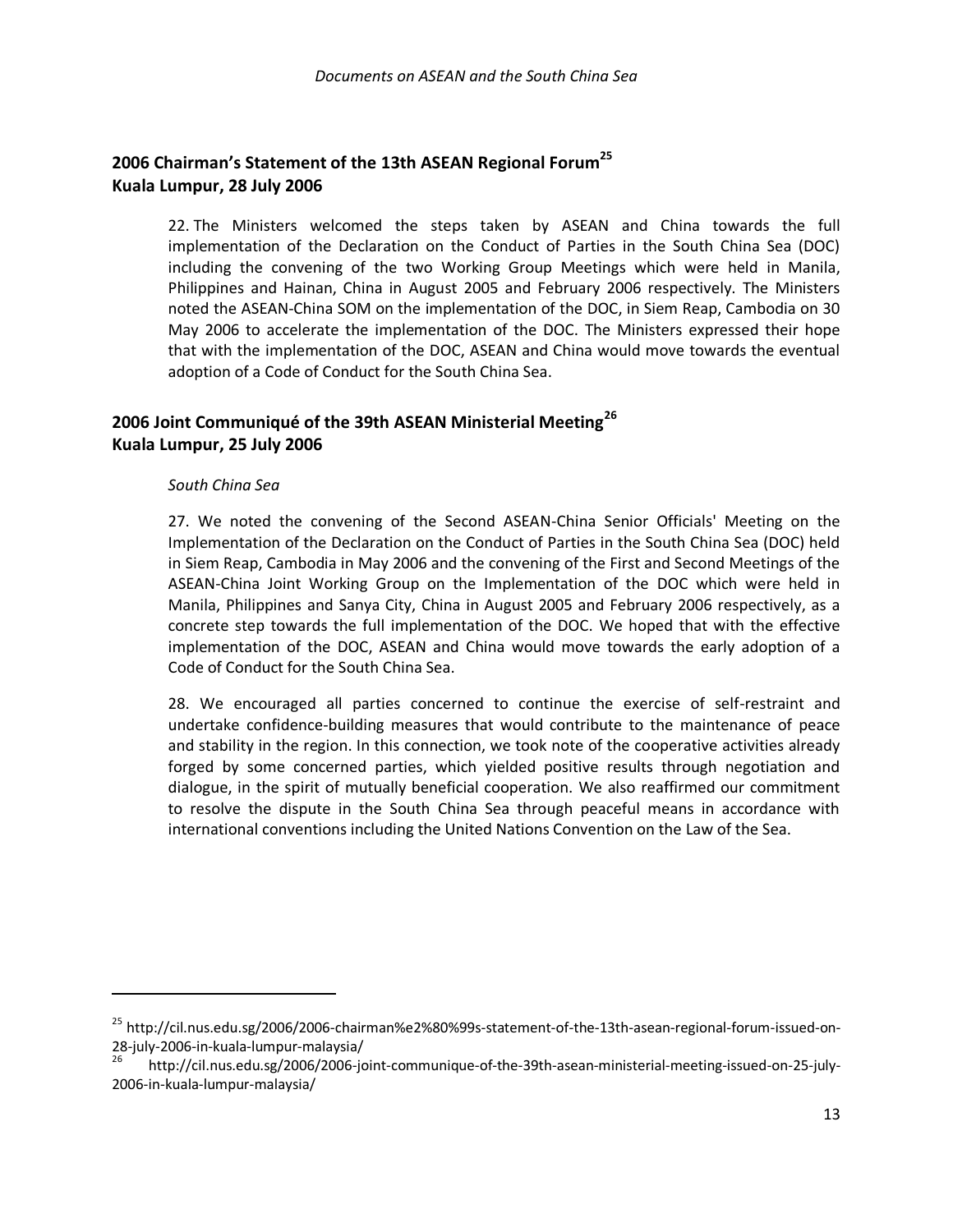## **2005 Chairman's Statement of the 11th ASEAN Summit<sup>27</sup> Kuala Lumpur, 12 December 2005**

#### *ASEAN Security Community*

6. We noted the steady progress made in the implementation of the ASEAN Security Community (ASC) related activities through the VAP and the ASC Plan of Action (PoA). We noted the accomplishments in implementing the ASC, including the establishment of the Inter-Sessional Support Group on Confidence Building and Preventive Diplomacy and the revival of the Inter-Sessional Meeting on Disaster Relief under the ASEAN regional Forum (ARF); the setting up of the ASEAN-China Joint Working Group on the Implementation of the Declaration on the Conduct of Parties in the South China Sea; and the promotion of greater public awareness about ASEAN through holding activities on the occasion of ASEAN day.

### <span id="page-13-0"></span>**2005 Chairman's Statement of the 9th ASEAN-China Summit<sup>28</sup> Kuala Lumpur, 12 Dec 2005**

10. We welcomed the progress made by ASEAN and China towards the full implementation of the Declaration on the Conduct of Parties in the South China Sea (DoC) as we look forward to the eventual conclusion of a regional code of conduct in the South China Sea. We noted that the ASEAN-China Senior Officials' Meeting on the Implementation of the DoC in Kuala Lumpur, Malaysia in December 2004 had established the ASEAN-China Joint Working Group on the Implementation of the DoC (ACJWG). We welcomed the convening of the First ACJWG in August 2005 in Manila, the Philippines and look forward to the convening of the Second ACJWG in Sanya, China in February 2006.

### <span id="page-13-1"></span>**2005 Report of the ASEAN-China Eminent Persons Group<sup>29</sup> October 2005**

20. China has entered into a number of political declarations and agreements with ASEAN in the area of political and security cooperation in the past four years. These include the Joint Declaration of ASEAN and China on Cooperation in the Field of Non-Traditional Security Issues and the Declaration on the Conduct (DOC) of Parties in the South China Sea, which were concluded at the ASEAN-China Summit in 2002 in Phnom Penh, Cambodia. China was the first Dialogue Partner to accede to the Treaty of Amity and Cooperation in Southeast Asia, doing so at the ASEAN-China Summit in October 2003 in Bali, Indonesia. While the signing of the DOC signalled the desire of both ASEAN and China to promote trust, confidence and cooperation and to agree on a regional code of conduct in the disputed area, the accession by China to the treaty provided further reassurance on the peace and security of the region and that the treaty would eventually become a code for inter-state relations in the region. China has also reiterated its

<sup>&</sup>lt;sup>27</sup> http://www.aseansec.org/18039.htm

<sup>28</sup> http://www.asean.org/18048.htm

<sup>29</sup> http://www.aseansec.org/asean-china-epg.pdf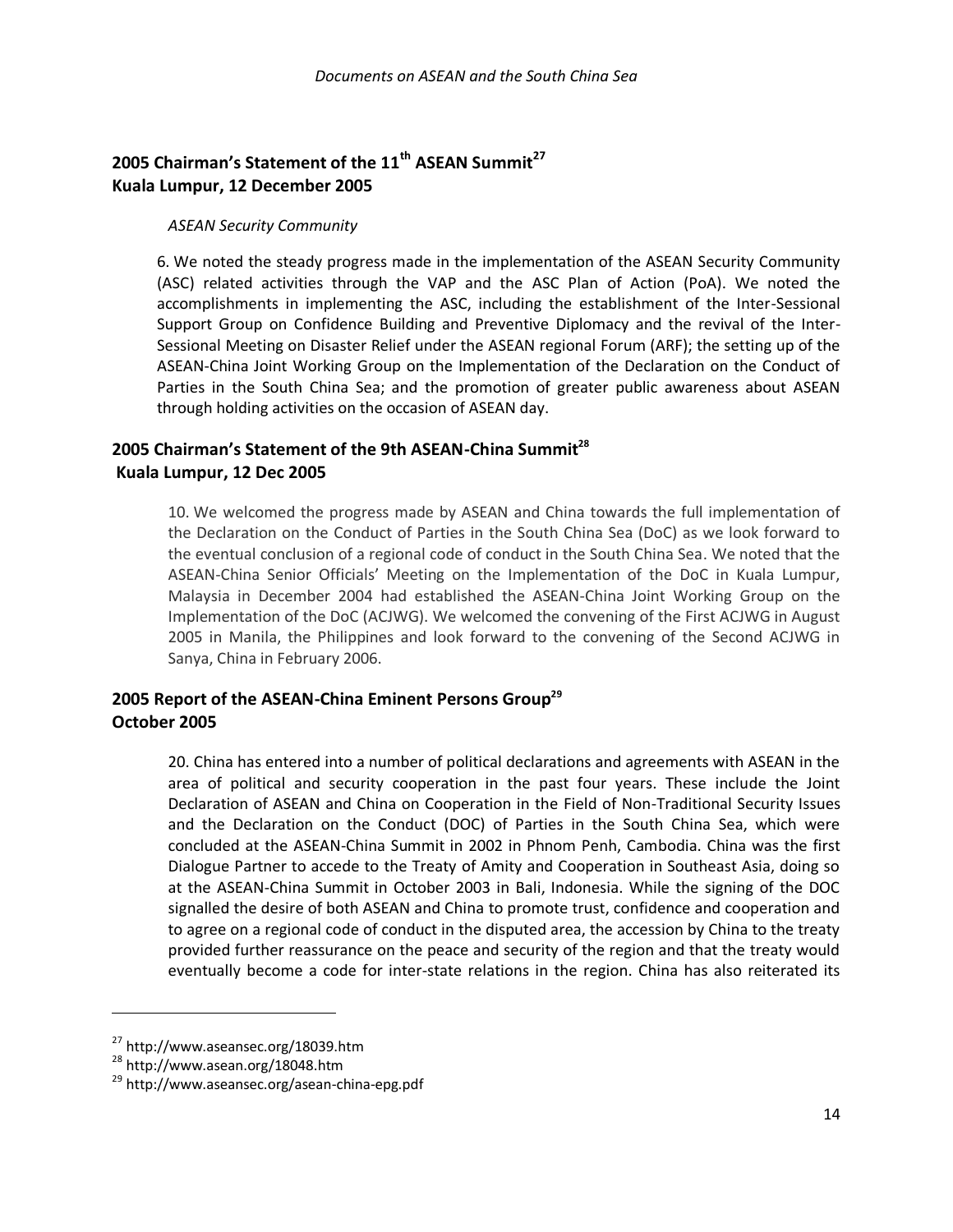willingness to work with ASEAN for the early signing of the Protocol to the Treaty on Southeast Asia Nuclear Weapon-Free Zone (SEANWFZ).

42. In the security area, China, the Philippines and Viet Nam took a crucial step in March 2005 in implementing the Declaration on the Conduct of the Parties in the South China Sea by reaching the Tripartite Agreement for Joint Marine Seismic Undertaking in the Agreement Area in the South China Sea. . .

47. At the same time, there are outstanding issues that need to be addressed in the relationship in order to further enhance the strategic partnership:

a. Mutual political trust needs to be enhanced: There is still a gap to be bridged by ASEAN and China in terms of understanding each other's strategic intentions. In this respect, the South China Sea issue will continue to be a sensitive problem in the relations even though great strides have been made by ASEAN and China in reducing tensions in the disputed area…

#### *South China Sea Issue*

<span id="page-14-1"></span> $\overline{\phantom{a}}$ 

• The South China Sea disputes need to be resolved even though efforts of ASEAN and China have reduced tensions in the disputed area. In this regard, discussions on United Nations Convention on the Law of the Sea (UNCLOS) and how it applies to the South China Sea could be promoted. In the longer term, ASEAN and China should work towards the conclusion of a code of conduct in the South China Sea, on the basis of consensus, to secure peace and stability in the disputed area and implement the cooperative measures in the DOC to propel the growth and development of the claimant States and the region in the future.

# <span id="page-14-0"></span>**2005 Chairman's Statement of the 12th Meeting of the ASEAN Regional Forum<sup>30</sup> Vientiane, 29 July 2005**

18. The Ministers welcomed the progress made by ASEAN and China in the implementation of Declaration on the Conduct of Parties in the South China Sea (DoC). The Ministers emphasized the importance of confidence building and the need to explore ways and means for cooperative activities among the parties concerned in accordance with the spirit and principles of the DoC, thus creating favourable conditions for settling disputes in South China Sea peacefully. The Ministers welcomed the convening of the ASEAN-China Senior Officials' Meeting on the Implementation of the DoC in Kuala Lumpur, Malaysia, in December 2004 and the establishment of the ASEAN-China Joint Working Group that would oversee the implementation of the Declaration, which will convene in August 2005 in Manila, the Philippines.

http://cil.nus.edu.sg/2005/2005-chairman%e2%80%99s-statement-of-the-12th-meeting-of-the-asean-regionalforum-issued-in-vientiane-laos-on-29-july-2005/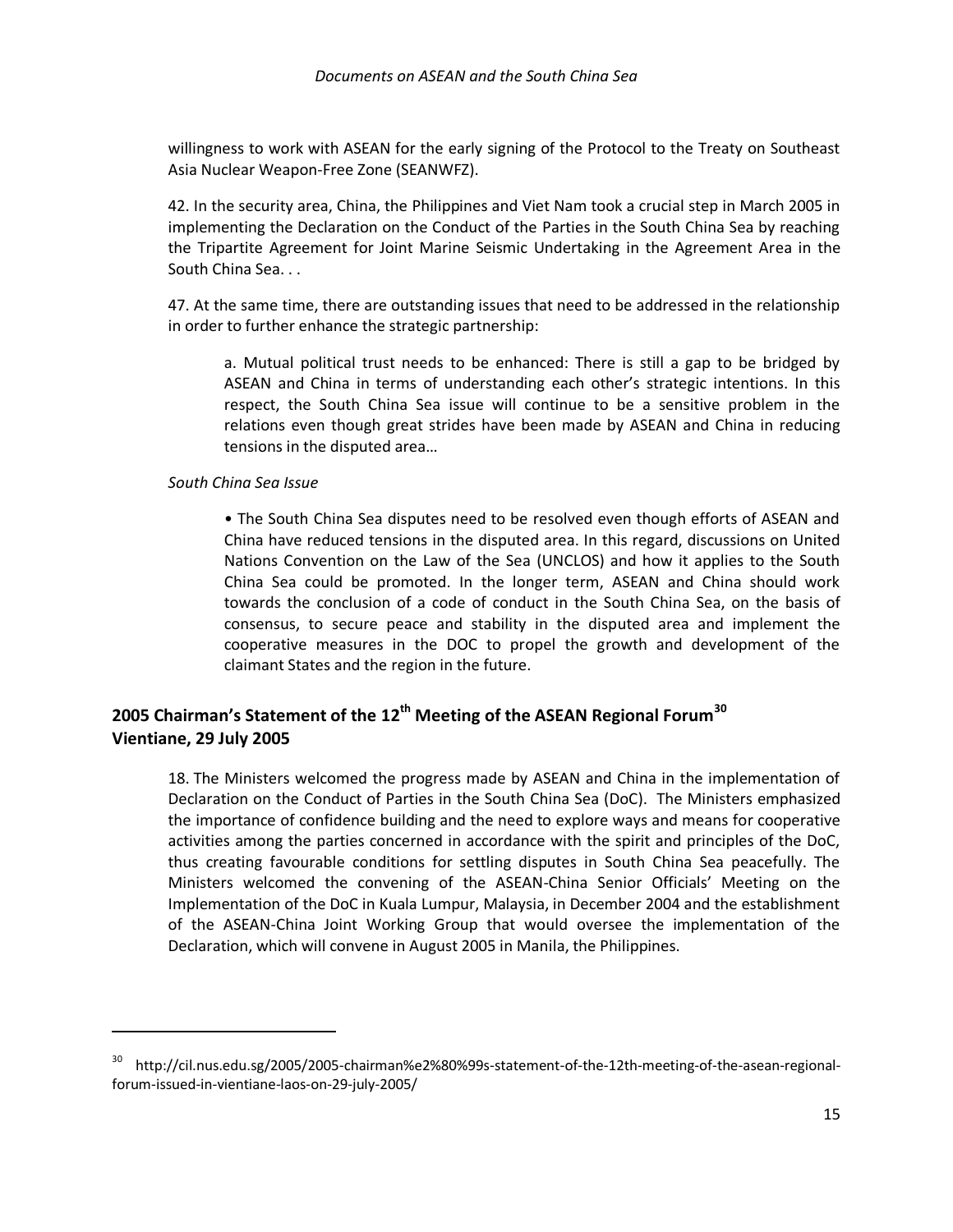## **2005 Joint Communiqué of the 38th ASEAN Ministerial Meeting<sup>31</sup> Vientiane, 26 July 2005**

#### *South China Sea*

13. We reaffirmed the importance of the Declaration on the Conduct of Parties in the South China Sea (DoC) signed by ASEAN and China in Phnom Penh in 2002 as an important step towards a regional code of conduct in the South China Sea and has contributed to the peace and stability in the region. We welcomed China's view underscoring that a regional code of conduct in the South China Sea is essential, as conveyed during the 11th ASEAN China Senior Officials Consultations in Shanghai, China, in April 2005.

14. In this connection, we endorsed the establishment of the ASEAN-China Joint Working Group to study and recommend measures to translate the provisions of the DoC into concrete cooperative activities. We looked forward to the 1st Meeting of the Working Group on the implementation of DoC to be held in Manila in August 2005, as a concrete step towards the full implementation of the DoC.

15. We encouraged all parties concerned to continue to exercise of self-restraint and to continue to undertake confidence-building measures that would contribute to the maintenance of peace and stability in the region. In this connection, we took note of the cooperative activities already forged by some concerned parties, which yielded positive results through negotiation and dialogue, in the spirit of mutually beneficial cooperation. We also reaffirmed our commitment to resolve the dispute in the South China Sea through peaceful means in accordance with international conventions including the United Nations Convention on the Law of the Sea.

### <span id="page-15-0"></span>**2004 Press Release of the ASEAN-China Senior Officials Meeting on the Implementation of the Declaration on the Conduct of Parties in the South China Sea<sup>32</sup> Kuala Lumpur, 7 Dec 2004**

ASEAN and China have taken another important step to ensure peace and stability in the South China Sea by setting up a joint working group to study and recommend confidence-building activities.

The joint working group will help translate into concrete cooperation activities the provisions in the Declaration on the Conduct of Parties in the South China Sea (DOC) issued by the Governments of the 10 Member Countries of ASEAN and China in November 2002.

<sup>31</sup> http://www.aseansec.org/17592.htm

<sup>&</sup>lt;sup>32</sup> http://cil.nus.edu.sg/2004/2004-press-release-of-the-asean-china-senior-officials-meeting-on-theimplementation-of-the-declaration-on-the-conduct-of-parties-in-the-south-china-sea-issued-on-7-december-2004 in-kuala-lumpur-mala/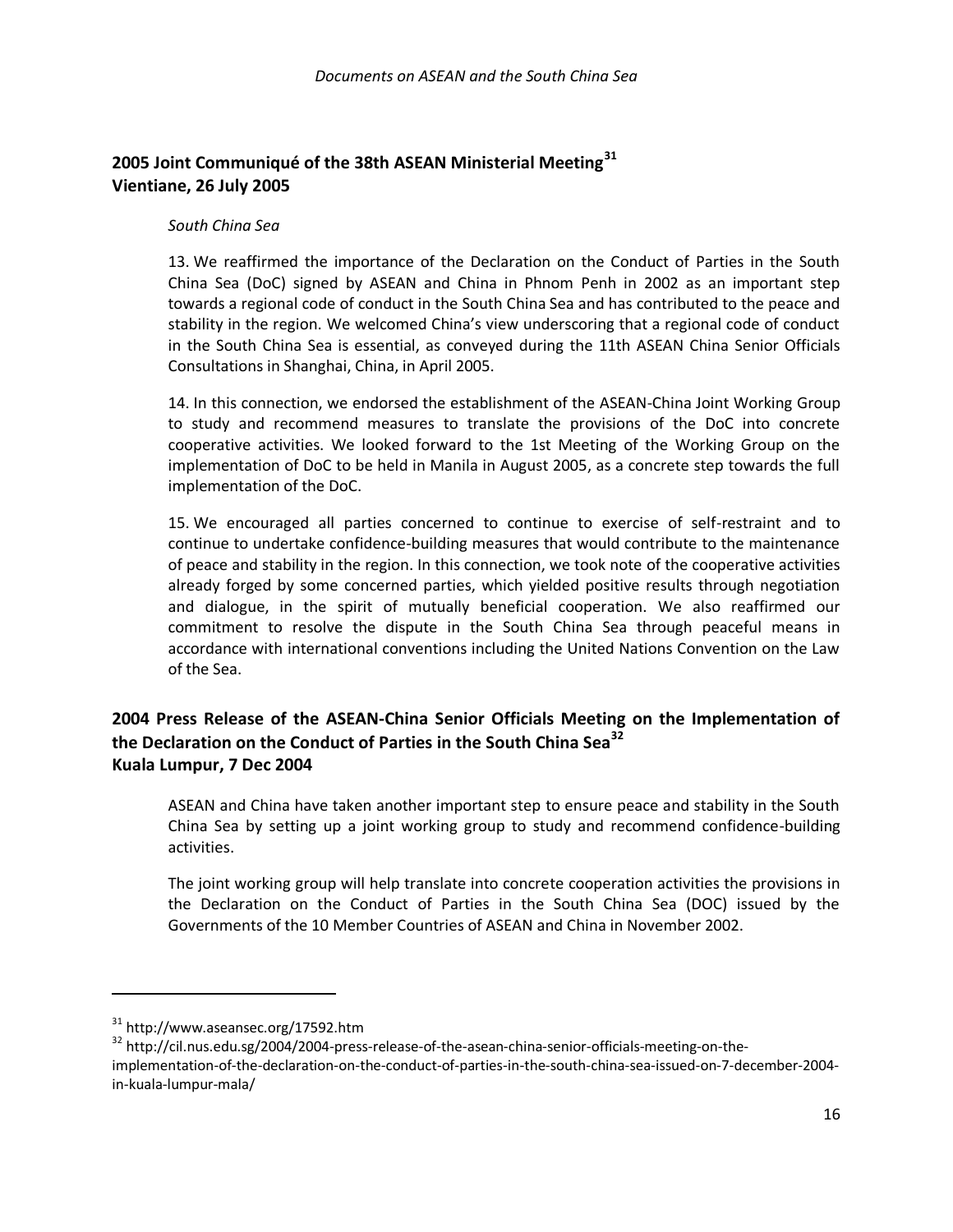Under the DOC, cooperation activities may include: marine environmental protection, marine scientific research, safety of navigation and communication at sea, search and rescue operation, and combating transnational crime.

The joint working group will also undertake a registration of experts and eminent persons who may provide technical inputs and non-binding professional views or policy recommendations to the group of official representatives of the 11 Governments.

A meeting of senior officials from ASEAN and China, held in Kuala Lumpur on 7 December 2004, adopted the terms of reference of the joint working group.

Co-chairing the meeting, Dr. Kao Kim Hourn, Secretary of State for Foreign Affairs, Cambodia, and Mr. Wu Dawei, Vice Minister of Foreign Affairs of China, expressed similar optimism and confidence that the implementation of the DOC, including the establishment of the joint working group, would contribute significantly to enhancing peace and stability in the South China Sea. (Cambodia co-chaired the meeting in its capacity as ASEAN's country coordinator in the ASEAN-China dialogue partnership.)

ASEAN and China believe that confidence building activities between them in the South China Sea will create a conducive environment for peaceful settlement of the overlapping sovereignty claims over disputed areas in the South China Sea among Brunei Darussalam, Malaysia, the Philippines, and Viet Nam on the ASEAN side, and China.

### <span id="page-16-0"></span>**2004 Terms of Reference of the ASEAN-China Joint Working Group on the Implementation of the Declaration on the Conduct of Parties in the South China Sea<sup>33</sup> Kuala Lumpur, 7 December 2004**

Background:

 $\overline{\phantom{a}}$ 

1. The Declaration on the Conduct of Parties in the South China Sea (DOC) is the first political document jointly issued by ASEAN member countries and China on the South China Sea issue. The document reflects the consensus reached by all Parties on seeking peaceful solutions to disputes and conducting maritime cooperation in order to maintain regional stability in the South China Sea under the principles of the Charter of the United Nations, the 1982 UN Convention on the Law of the Sea, the Treaty of Amity and Cooperation in Southeast Asia, the Five Principles of Peaceful Coexistence, and other universally recognized principles of international law.

2. All the Parties reaffirm their commitment to sincerely and faithfully implement the DOC in order to contribute to regional peace and stability in the South China Sea.

<sup>33</sup> http://cil.nus.edu.sg/2004/2004-terms-of-reference-of-the-asean-china-joint-working-group-on-theimplementation-of-the-declaration-on-the-conduct-of-parties-in-the-south-china-sea-adopted-on-7-december-2004-in-kuala-lumpur-mal/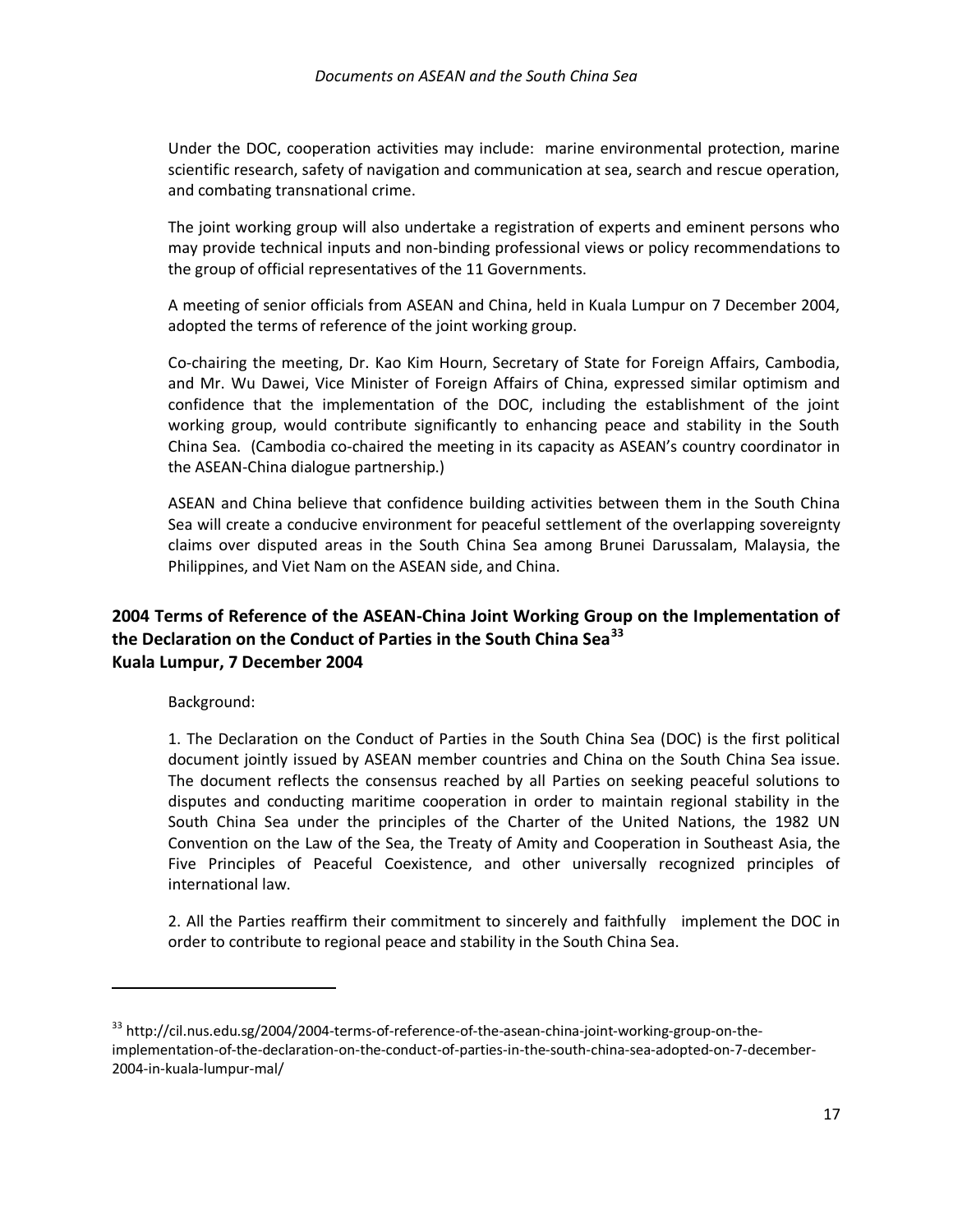3. The ASEAN-China Senior Officials' Meeting on the implementation of the DOC convened in Kuala Lumpur on 07 December 2004 decided to establish the ASEAN-China Joint Working Group on the Implementation of the DOC (ASEAN-China JWG).

#### Objectives:

4. The main task of the ASEAN-China JWG is to study and recommend measures to translate the provisions of the DOC into concrete cooperative activities that will enhance mutual understanding and trust.

5. The ASEAN-China JWG shall, in accordance with the obligations and commitment to the DOC, recommend for SOM's consideration, policy and direction, including identifying type of activities the parties should take in order not to complicate or escalate disputes.

6. The work of the ASEAN-China JWG shall be guided by the principles of mutual understanding, consensus, consultation, and cooperation.

7. The ASEAN-China JWG is tasked to formulate recommendations on:

- a) guidelines and the action plan for the implementation of the DOC;
- b) specific cooperative activities in the South China Sea, particularly in the following areas:
	- -marine environmental protection;
	- -marine scientific research;
	- -safety of navigation and communication at sea;
	- -search and rescue operation; and
	- combating transnational crime.

c) a register of experts and eminent persons who may provide technical inputs, nonbinding and professional views or policy recommendations to the ASEAN-China JWG; and,

<span id="page-17-0"></span>d) the convening of workshops, as the need arises.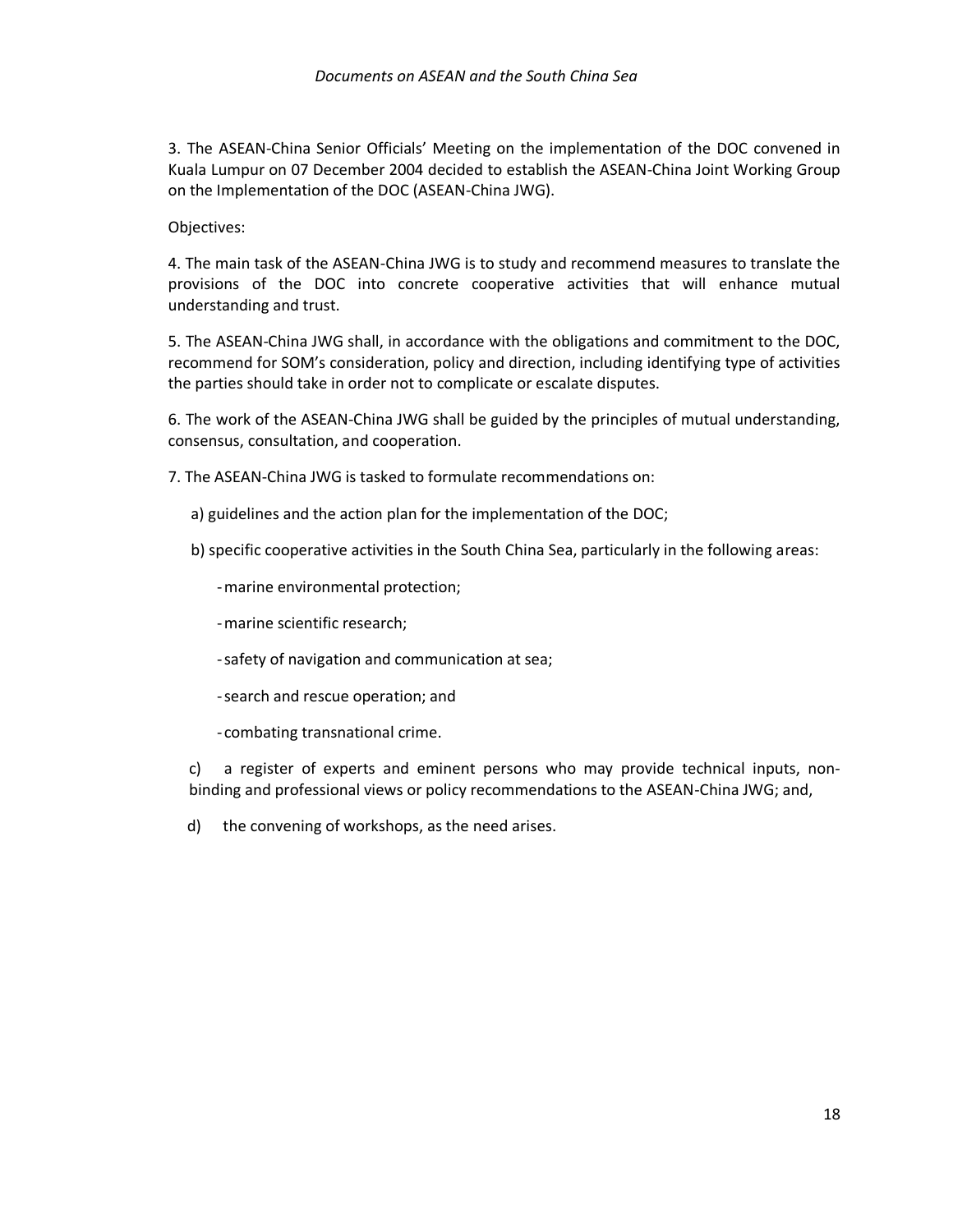# **2004 Plan of Action to Implement the Joint Declaration on ASEAN-China Strategic Partnership for Peace and Prosperity<sup>34</sup>**

#### **Vientiane, 29 November 2004**

 $\overline{\phantom{a}}$ 

*Note. A five-year (2005-2010) Plan of Action to implement the Joint Declaration was adopted at the 8th ASEAN-China Summit in November 2004 in Vientiane, Lao PDR. The Plan of Action has served as the master plan to broaden and deepen ASEAN-China dialogue relations in a comprehensive and mutually beneficial manner with the view to strengthen the strategic partnership for regional peace, development and prosperity.*

#### *1.5 Declaration on the Conduct of Parties in the South China Sea*

1.5.1 Implement in an effective way the Declaration on the Conduct of Parties (DoC) in the South China Sea to maintain regional stability and promote cooperation in the South China Sea;

1.5.2 Convene regular ASEAN-China Senior Officials Meeting (SOM) on the realisation of the DoC to provide guidance for and review the implementation of the DoC;

1.5.3 Establish a working group to draw up the guidelines for the implementation of the DoC and to provide recommendations to the ASEAN-China SOM on policy and implementation issues;

1.5.4 Promote joint cooperation and dialogue in areas such as marine scientific research, protection of the marine environment, safety of navigation and communication at sea, search and rescue operation, humane treatment of all persons in danger or distress, fight against transnational crimes as well as cooperation among military officials;

1.5.5 Promote trust and confidence building through cooperative activities, in accordance with the principles of the DoC, in particular, those of consultations and consensus among the concerned Parties in the South China Sea, pending the peaceful settlement of the territorial and jurisdictional issues as stated in the DoC;

1.5.6 Affirm the vision of the DoC state parties to work, on the basis of consensus, on the eventual adoption of a code of conduct in the South China Sea; and

<span id="page-18-0"></span>1.5.7 Adhere to the terminologies used in the UN Convention on the Law of the Sea and other instruments of the International Maritime Organisation.

<sup>34</sup> http://cil.nus.edu.sg/2004/2004-plan-of-action-to-implement-the-joint-declaration-on-asean-china-strategicpartnership-for-peace-and-prosperity-adopted-on-29-november-2004-in-vientiane-laos-by-the-heads-ofstategovernment/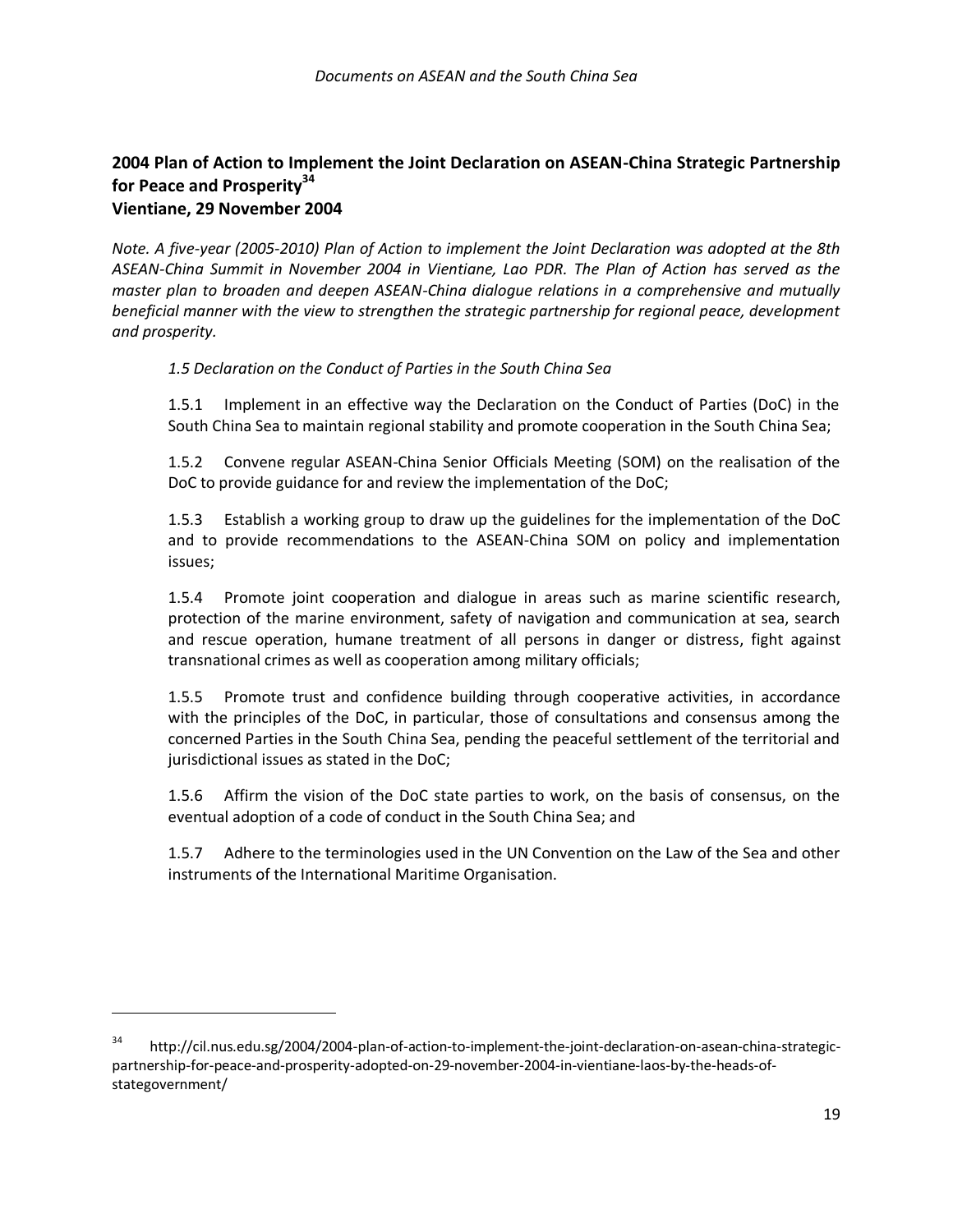### **2004 Vientiane Action Programme<sup>35</sup> Vientiane, 29 November 2004**

1.2 Shaping and Sharing of Norms

iii. Ensure the full implementation of the Declaration on the Conduct of Parties in the South China Sea (DOC) and work towards the adoption of a regional code of conduct in the South China Sea;

### <span id="page-19-0"></span>**2004 Chairman's Statement of the 10th ASEAN Summit<sup>36</sup> Vientiane, 29 November 2004**

14. We reaffirmed the importance of the Treaty of Amity and Cooperation in Southeast Asia as a code of conduct governing relations between countries in the region for the promotion of peace and stability in the region. We warmly welcomed the accession of the Republic of Korea and the Russian Federation to the TAC and encouraged other non-Southeast Asian countries to accede to the Treaty. We also welcomed the steps being taken by ASEAN and China to implement the Declaration on Conduct of Parties in the South China Sea.

# <span id="page-19-1"></span>**2004 Chairman's Statement of the 11th Meeting of ASEAN Regional Forum<sup>37</sup> Jakarta, 2 July 2004**

14. The Ministers underlined the importance of the implementation of Declaration on the Conduct of Parties in the South China Sea (DoC). The Ministers also stressed that the parties concerned exercise self-restrain in the conduct of activities that would affect peace and stability in the region. The Ministers emphasized the importance of confidence building and the need to explore ways and means for cooperative activities among the parties concerned, thus creating favourable conditions for settling disputes in South China Sea peacefully. The Ministers welcomed the proposal of ASEAN and China to convene a Senior Officials' Meeting under the DoC and establish an ASEAN China Working Group that will oversee the implementation of the Declaration in spirit and letter.

<span id="page-19-2"></span> $\overline{a}$ 

<sup>35</sup> http://cil.nus.edu.sg/2004/2004-vientiane-action-programme-2004-2010-signed-on-29-november-2004-invientiane-laos-by-the-heads-of-stategovernment-vap/

<sup>&</sup>lt;sup>36</sup> http://www.aseansec.org/16631.htm

http://cil.nus.edu.sg/2004/2004-chairman%e2%80%99s-statement-of-the-11th-meeting-of-asean-regionalforum-issued-on-2-july-2004-in-jakarta-indonesia/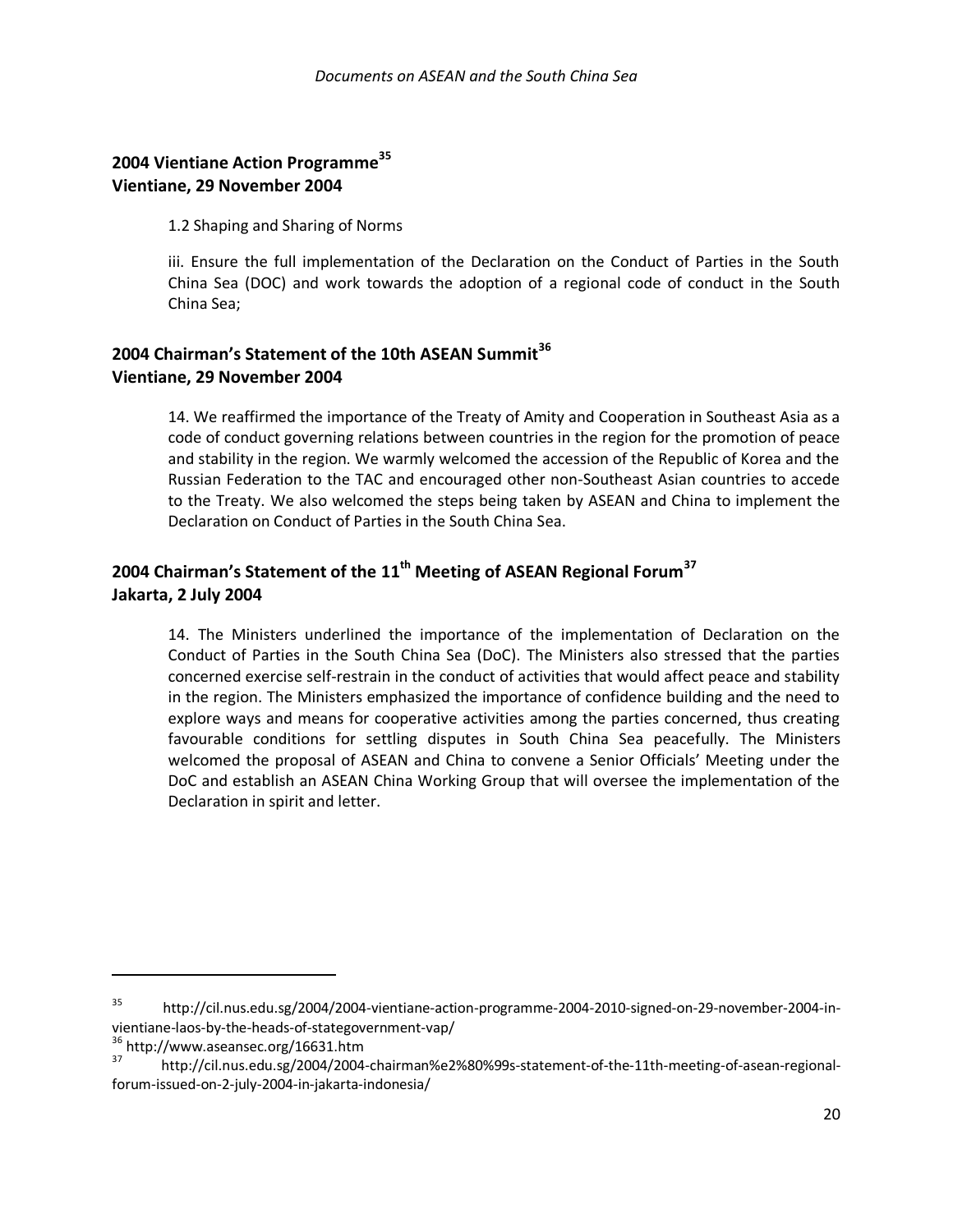### **2004 Joint Communiqué of the 37th ASEAN Ministerial Meeting<sup>38</sup> Jakarta, 29-30 June 2004**

#### *South China Sea*

22. We reaffirmed the Declaration on the Conduct of Parties (DOC) in the South China Sea, which we signed with China in Phnom Penh on 4 November 2002, as an important step towards the adoption of the Code of Conduct in South China Sea that is crucial for promoting peace, security and stability in the region. We welcomed the stock-taking in the implementation of all provisions of the DOC and to undertake confidence-building and cooperative measures that could contribute to the sustainability of peace and stability in the region. We reiterated our call for all parties concerned to seek to deal with the disputes in the South China Sea by peaceful means in accordance with international law, including the United Nations Convention on the Law of the Sea. We welcomed the recommendation of the ASEAN Senior Officials for follow-up action, including the establishment of an ASEAN-China Working Group and a review mechanism, in order to incrementally implement the DOC.

23. We appreciated the efforts of the Indonesian Government in holding the informal workshop on Managing Potential Conflict in South China Sea since 1990 that has contributed to the comfort level of the ongoing process.

24. We noted with appreciation the initiative of the Philippines Government in carrying out Exercise Luzon Sea Phase 1 - Palawan Expedition as a practical application of Part IX of the 1982 Law of the Sea Convention on the cooperation of states in enclosed and semi enclosed seas which is encouraged under Paragraph 6 of the DOC.

### <span id="page-20-0"></span>**2003 Press Statement of the Chairperson of the ASEAN+China Summit, ASEAN+Japan Summit, ASEAN+Republic of Korea Summit and ASEAN+India Summit<sup>39</sup> Bali, 8 October 2003**

#### *Consolidating ASEAN-China Cooperation*

9. ASEAN Leaders and Prime Minister Wen agreed to expedite the implementation of the Joint Statement on Cooperation in the Field of Non-Traditional Security Issues; to hold an ASEAN-China security-related dialogue to enhance mutual understanding and promote peace and stability in the Region; and to follow-up the Declaration on the Conduct of Parties in the South China Sea. ASEAN Leaders expressed hope that this would lead to the eventual establishment of a code of conduct in the South China Sea. We also agreed to cooperate on major regional and international issues in order to sustain regional peace and stability, while upholding the authority and central role of the UN.

<span id="page-20-1"></span><sup>&</sup>lt;sup>38</sup> http://www.aseansec.org/16192.htm

<sup>&</sup>lt;sup>39</sup> http://www.asean.org/15286.htm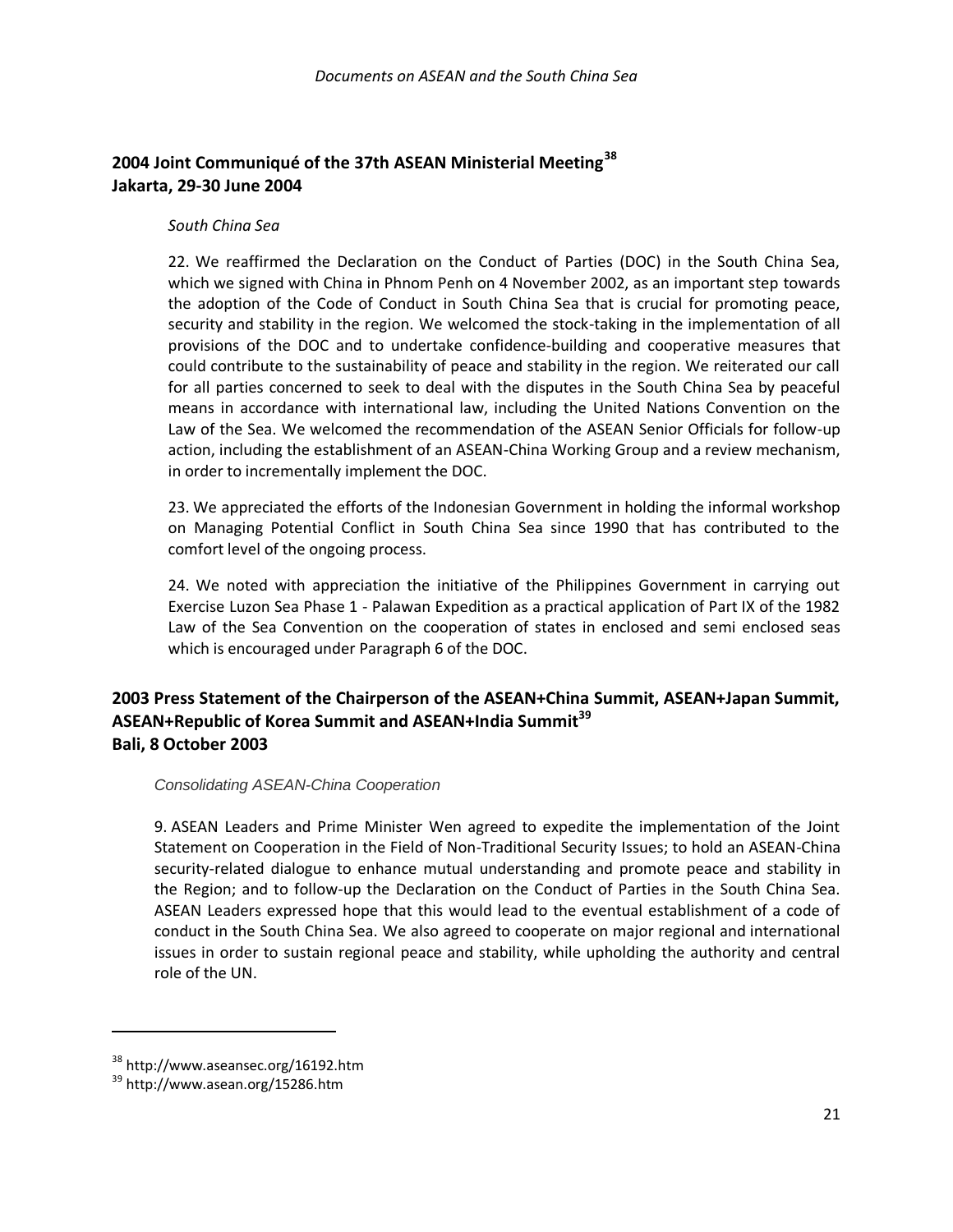### **2003 Chairman's Statement of the 10th Meeting of ASEAN Regional Forum<sup>40</sup> Phnom Penh, 18 June 2003**

19. The Ministers welcomed the Declaration on the Conduct of Parties in the South China Sea, which ASEAN and China signed in Phnom Penh on 4 November 2002. They expressed their confidence that efforts made by ASEAN and China in compliance with the Declaration's provisions and commitments would contribute valuably to the security and stability of the Asia-Pacific and would help create the conditions for the peaceful settlement of the disputes in the South China Sea.

### <span id="page-21-0"></span>**2003 Joint Communique of the 36th ASEAN Ministerial Meeting<sup>41</sup> Phnom Penh, 16-17 June 2003**

#### *South China Sea*

26. We reaffirmed the Declaration on the Conduct of Parties in the South China Sea, which we signed with China in Phnom Penh on 4 November 2002, as an important step towards a Code of Conduct in the South China Sea and as a valuable contribution to peace and stability in the region. We stressed the need for observance of the provisions of the Declaration and urged all concerned parties to undertake the confidence-building and cooperative measures called for in accordance with the Declaration. We reiterated our call for continued self-restraint and the avoidance of any action that would complicate the situation in the South China Sea. We emphasized the need for all concerned to seek to deal with the disputes in the South China Sea by peaceful means in conformity with international law, including the United Nations Convention on the Law of the Sea. We encouraged the continuation of the informal Workshops on Managing Potential Conflict in the South China Sea.

# <span id="page-21-1"></span>**2002 Press Statement by the Chairman of the 8th ASEAN Summit, 6th ASEAN+3 and ASEAN+China Summit<sup>42</sup>**

#### **Phnom Penh, 4 November 2002**

Deepening Cooperation between ASEAN and China

28. The leaders also witnessed the signing of the Declaration on the Conduct of Parties in the South China Sea which provides for confidence-building activities between ASEAN and China. In addition, the two sides adopted the Joint Declaration of ASEAN and China on Cooperation in the Field of Non-Traditional Security Issues and tasked our ministers to expeditiously specify mechanisms for such cooperation. China expressed its interest to acceded to the Treaty of Amity

<sup>40</sup> http://cil.nus.edu.sg/2003/2003-chairman%e2%80%99s-statement-of-the-10th-meeting-of-asean-regionalforum-issued-on-18-june-2003-in-phnom-penh-cambodia/

<sup>41</sup> <http://www.aseansec.org/14833.htm>

<sup>42</sup> http://www.aseansec.org/13188.htm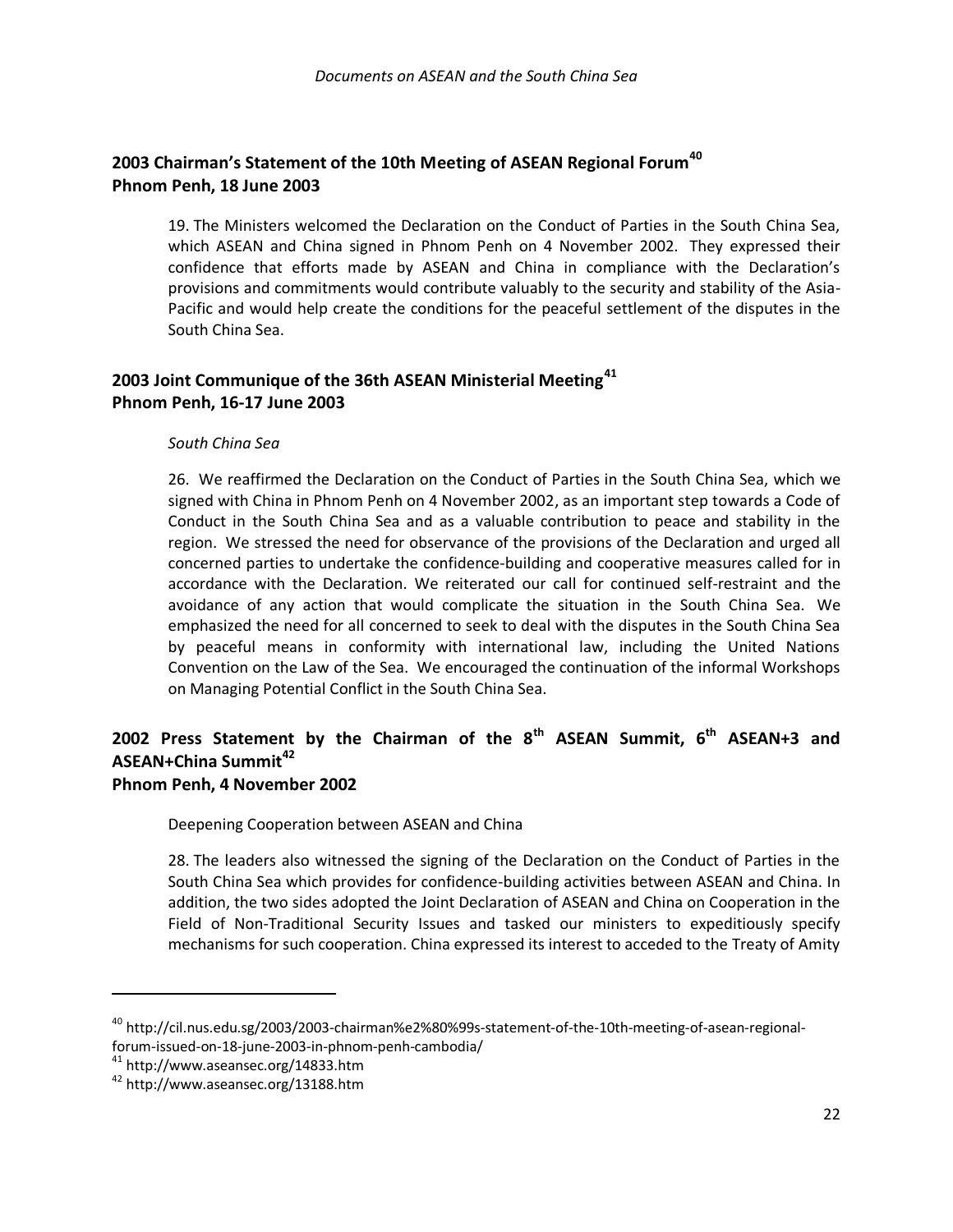and cooperation in Southeast Asia and stated its willingness to work with ASEAN to push for early accession to the Southeast Asia Nuclear Weapons-Free Zone (SEANFWZ). We also acknowledged the importance of the Memorandum of Understanding between the Ministry of Agriculture of the People's Republic of China and the ASEAN Secretariat on Agricultural Cooperation, signed in Phnom Penh on November 2.

### <span id="page-22-0"></span>**2002 DECLARATION ON THE CONDUCT OF PARTIES IN THE SOUTH CHINA SEA<sup>43</sup> Phnom Penh, 4 November 2002**

*Adopted by the Foreign Ministers of ASEAN and the People's Republic of China at the 8th ASEAN Summit*

The Governments of the Member States of ASEAN and the Government of the People's Republic of China,

*REAFFIRMING* their determination to consolidate and develop the friendship and cooperation existing between their people and governments with the view to promoting a 21st centuryoriented partnership of good neighbourliness and mutual trust;

*COGNIZANT* of the need to promote a peaceful, friendly and harmonious environment in the South China Sea between ASEAN and China for the enhancement of peace, stability, economic growth and prosperity in the region;

*COMMITTED* to enhancing the principles and objectives of the 1997 Joint Statement of the Meeting of the Heads of State/Government of the Member States of ASEAN and President of the People's Republic of China;

*DESIRING* to enhance favourable conditions for a peaceful and durable solution of differences and disputes among countries concerned;

#### *HEREBY DECLARE* the following:

 $\overline{\phantom{a}}$ 

1. The Parties reaffirm their commitment to the purposes and principles of the Charter of the United Nations, the 1982 UN Convention on the Law of the Sea, the Treaty of Amity and Cooperation in Southeast Asia, the Five Principles of Peaceful Coexistence, and other universally recognized principles of international law which shall serve as the basic norms governing stateto-state relations;

2. The Parties are committed to exploring ways for building trust and confidence in accordance with the above-mentioned principles and on the basis of equality and mutual respect;

3. The Parties reaffirm their respect for and commitment to the freedom of navigation in and overflight above the South China Sea as provided for by the universally recognized principles of international law, including the 1982 UN Convention on the Law of the Sea;

<sup>&</sup>lt;sup>43</sup> http://cil.nus.edu.sg/2002/2002-declaration-on-the-conduct-of-parties-in-the-south-china-sea-signed-on-4november-2002-in-phnom-penh-cambodia-by-the-foreign-ministers/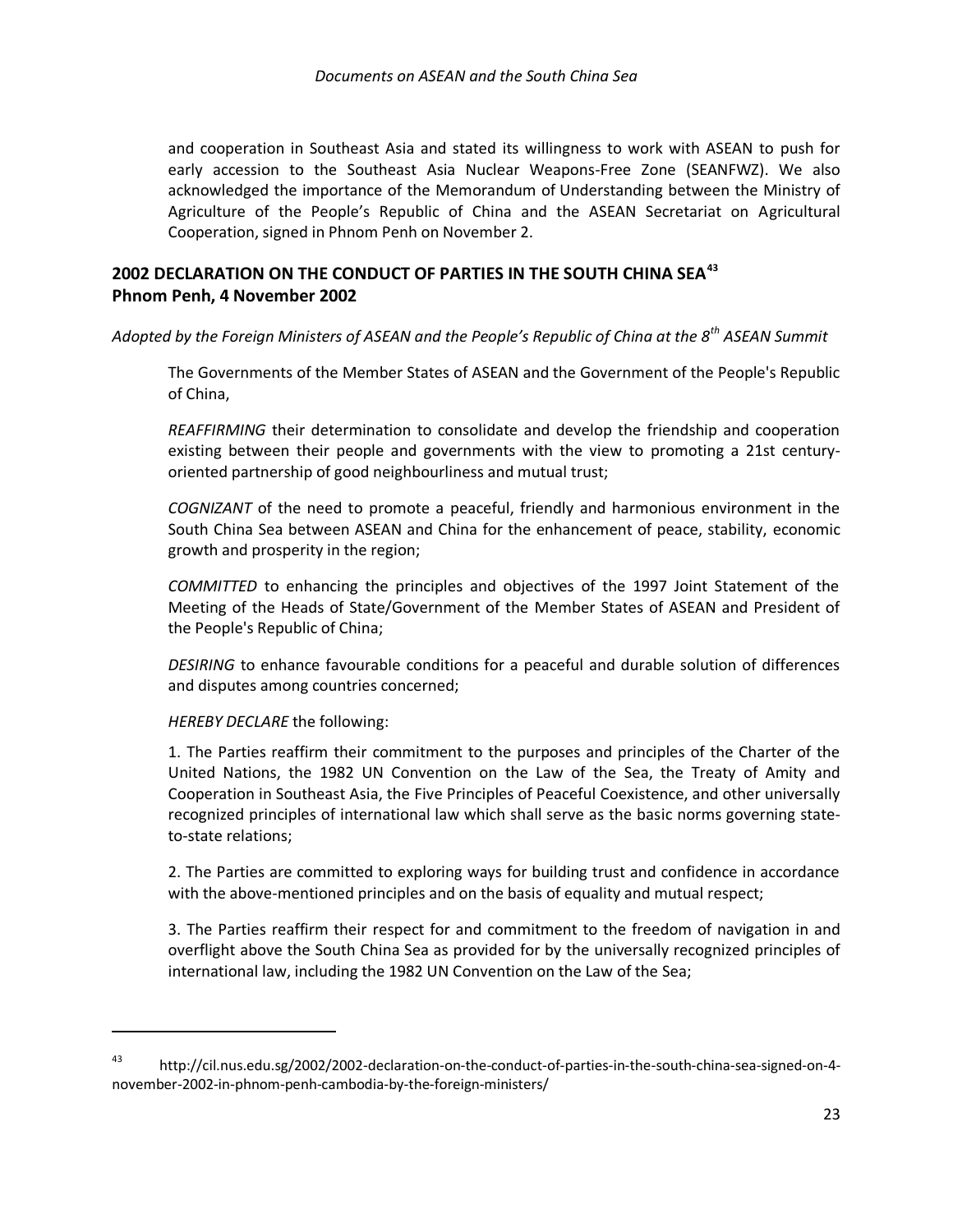4. The Parties concerned undertake to resolve their territorial and jurisdictional disputes by peaceful means, without resorting to the threat or use of force, through friendly consultations and negotiations by sovereign states directly concerned, in accordance with universally recognized principles of international law, including the 1982 UN Convention on the Law of the Sea;

5. The Parties undertake to exercise self-restraint in the conduct of activities that would complicate or escalate disputes and affect peace and stability including, among others, refraining from action of inhabiting on the presently uninhabited islands, reefs, shoals, cays, and other features and to handle their differences in a constructive manner.

Pending the peaceful settlement of territorial and jurisdictional disputes, the Parties concerned undertake to intensify efforts to seek ways, in the spirit of cooperation and understanding, to build trust and confidence between and among them, including:

a. holding dialogues and exchange of views as appropriate between their defense and military officials;

b. ensuring just and humane treatment of all persons who are either in danger or in distress;

c. notifying, on a voluntary basis, other Parties concerned of any impending joint/combined military exercise; and

d. exchanging, on a voluntary basis, relevant information.

6. Pending a comprehensive and durable settlement of the disputes, the Parties concerned may explore or undertake cooperative activities. These may include the following:

- a. marine environmental protection;
- b. marine scientific research;
- c. safety of navigation and communication at sea;
- d. search and rescue operation; and
- e. combating transnational crime, including but not limited to trafficking in illicit drugs, piracy and armed robbery at sea, and illegal traffic in arms.

The modalities, scope and locations, in respect of bilateral and multilateral cooperation should be agreed upon by the Parties concerned prior to their actual implementation.

7. The Parties concerned stand ready to continue their consultations and dialogues concerning relevant issues, through modalities to be agreed by them, including regular consultations on the observance of this Declaration, for the purpose of promoting good neighbourliness and transparency, establishing harmony, mutual understanding and cooperation, and facilitating peaceful resolution of disputes among them;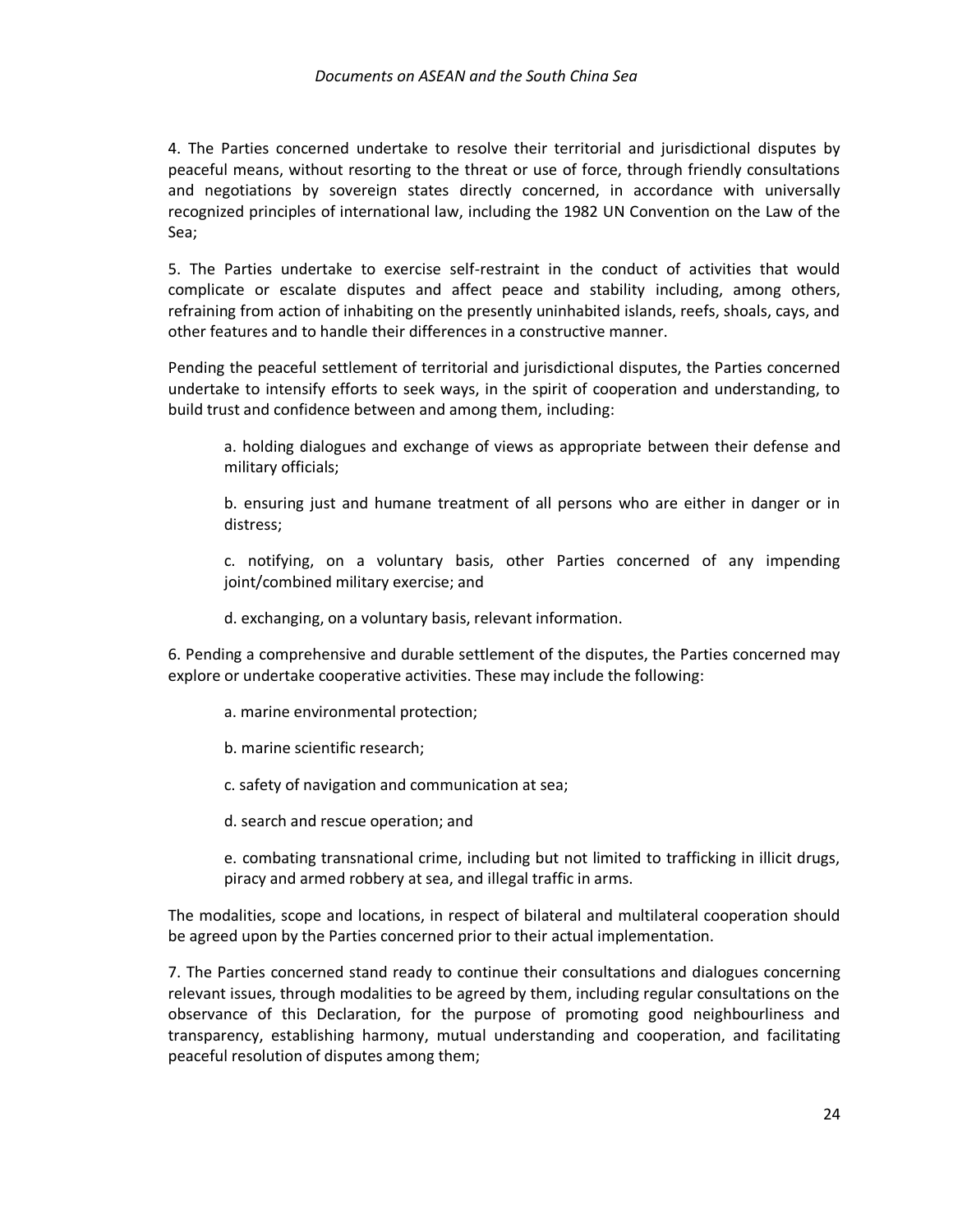8. The Parties undertake to respect the provisions of this Declaration and take actions consistent therewith;

9. The Parties encourage other countries to respect the principles contained in this Declaration;

10. The Parties concerned reaffirm that the adoption of a code of conduct in the South China Sea would further promote peace and stability in the region and agree to work, on the basis of consensus, towards the eventual attainment of this objective.

### <span id="page-24-0"></span>**2002 Chairman's Statement in the 9th Meeting of the ASEAN Regional Forum<sup>44</sup> Bandar Seri Begawan, 31 July 2002**

20. The Ministers exchanged views on the situation in the South China Sea and noted that the adoption of a code of conduct in the South China Sea would further promote peace and stability in the region. In this regard, they noted the agreement of ASEAN member countries in respect of ASEAN's new approach as reflected in the Joint Communiqué of the 35th ASEAN Ministerial Meeting. They welcomed ASEAN's resolve to work closely with China on this matter. The Ministers welcomed the parties continued commitment to exercise self-restraint and to the peaceful settlement of disputes in the South China Sea in conformity with recognised principles of international law including the United Nations Convention on the Law of the Sea (UNCLOS).

# <span id="page-24-1"></span>**2002 Joint Communiqué of 35th ASEAN Ministerial Meeting<sup>45</sup> Bandar Seri Begawan, 29-30 July 2002**

40. We reaffirm that the adoption of a code of conduct in the South China Sea would further promote peace and stability in the region and agreed to work towards a Declaration on the Conduct of Parties in the South China Sea. In this regard, we agreed to work closely with China with a view to adopting the Declaration. All parties concerned are encouraged to continue the exercise of self-restraint and we welcomed their commitment to resolving disputes in the South China Sea by peaceful means in conformity with recognised principles of international law including the United Nations Convention on the Law of the Sea (UNCLOS) as well as to ensuring the freedom of navigation in the area.

41. We were satisfied with the on-going South China Sea Workshops on Managing Potential Conflict in the South China Sea through dialogue, confidence-building and cooperative measures. We urged the participating authorities as well as the NGOs, foundations or private companies from the South China Sea region as well as outside the region to contribute generously to the continuation of the Workshop's programmes as agreed at the Workshop in August 2001.

<span id="page-24-2"></span><sup>44</sup> http://cil.nus.edu.sg/2002/2002-chairman%e2%80%99s-statement-of-the-9th-meeting-of-the-asean-regionalforum-issued-on-31-july-2002-in-bandar-seri-begawan-brunei-darussalam/

<sup>45</sup> http://www.aseansec.org/4070.htm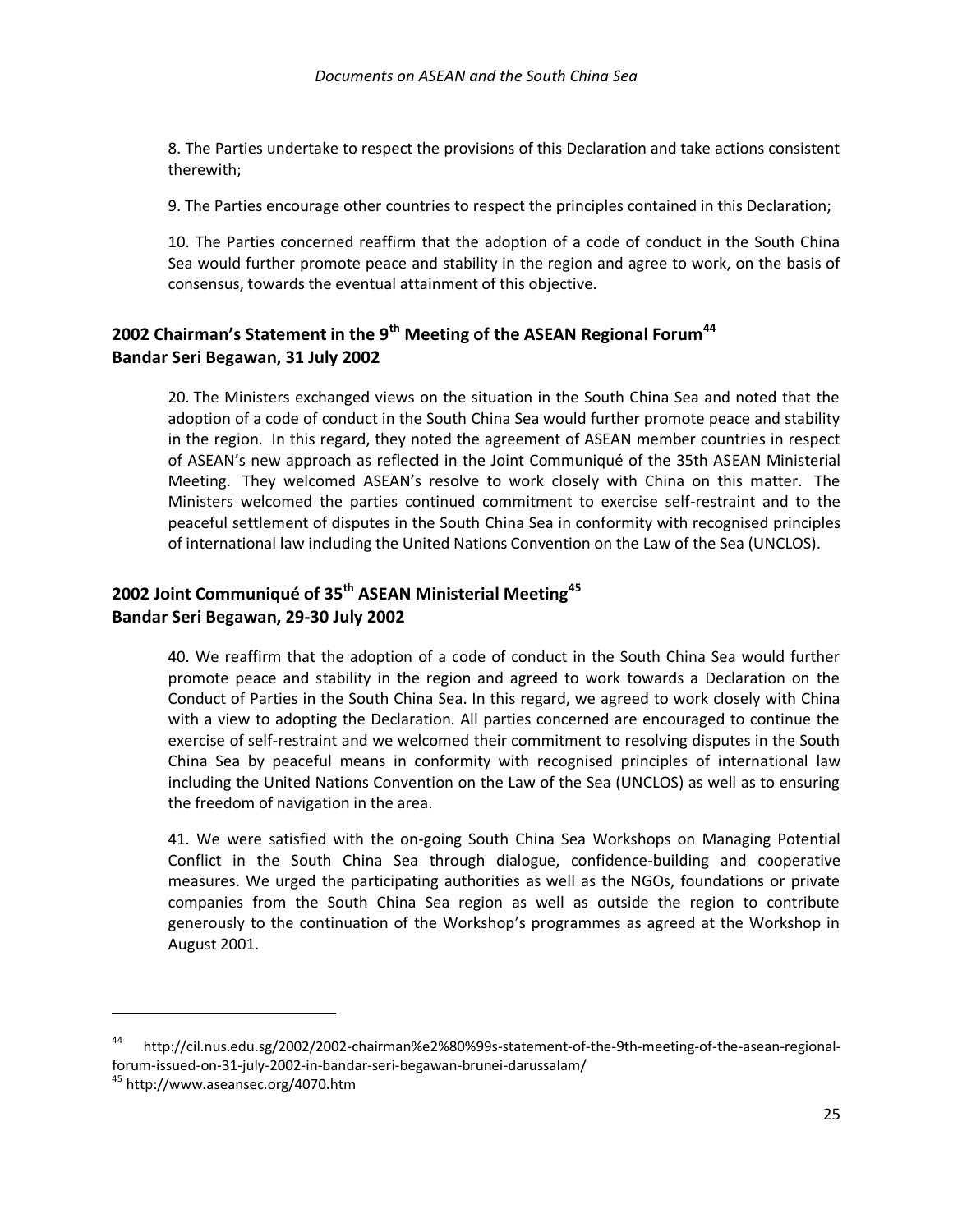### **2001 Press Statement by the Chairman of the 7th ASEAN Summit and the Three ASEAN+1 Summits<sup>46</sup>**

#### **Brunei Darussalam, 6 November 2001**

9. In strengthening our political dialogue and cooperation in the region, we welcomed China's readiness to accede to the Treaty of Amity and Cooperation in Southeast Asia and to sign the protocol of the Southeast Asia Nuclear Weapon Free Zone Treaty. On the South China Sea, we reaffirmed our resolve to address the issue through dialogue and consultations.

### <span id="page-25-0"></span>**2001 Chairman's Statement of the 8th ASEAN Regional Forum<sup>47</sup> Ha Noi, 25 July 2001**

16. The Ministers noted that the situation in Southeast Asia on the whole has been peaceful and stable. The Ministers exchanged views on the recent developments in the South China Sea and welcomed the progress in the consultations between ASEAN and China to develop a Code of Conduct in the South China Sea. The Ministers encouraged of self-restaint by all countries concerned and the promotion of confidence-building measures in this area, and welcomed the commitment of countries concerned to resolve disputes by peaceful means in accordance with the recognised principles of international law, including the United Nations Convention on the Law of the Sea (UNCLOS), as well as to ensure the freedom of navigation in the area.

## <span id="page-25-1"></span>**2001 Joint Communiqué of the 34th ASEAN Ministerial Meeting<sup>48</sup> Ha Noi, 23-24 July 2001**

<span id="page-25-2"></span>20. We reviewed developments in the South China Sea and welcomed the progress in the consultations between ASEAN and China towards the adoption of the Code of Conduct in the South China Sea. We encouraged the continued exercise of self-restraint by all the parties concerned and the promotion of confidence building measures in this area and welcomed their commitment to resolving disputes in the South China Sea by peaceful means in conformity with recognized principles of international law including the United Nations Convention on the Law of the Sea (UNCLOS) as well as to ensuring the freedom of navigation in the area.

<sup>46</sup> http://www.aseansec.org/5316.htm

<sup>47</sup> http://cil.nus.edu.sg/2001/2001-chairman%e2%80%99s-statement-of-the-8th-meeting-of-the-asean-regionalforum-issued-on-25-july-2001-in-hanoi-vietnam/

<sup>48</sup> http://www.aseansec.org/3716.htm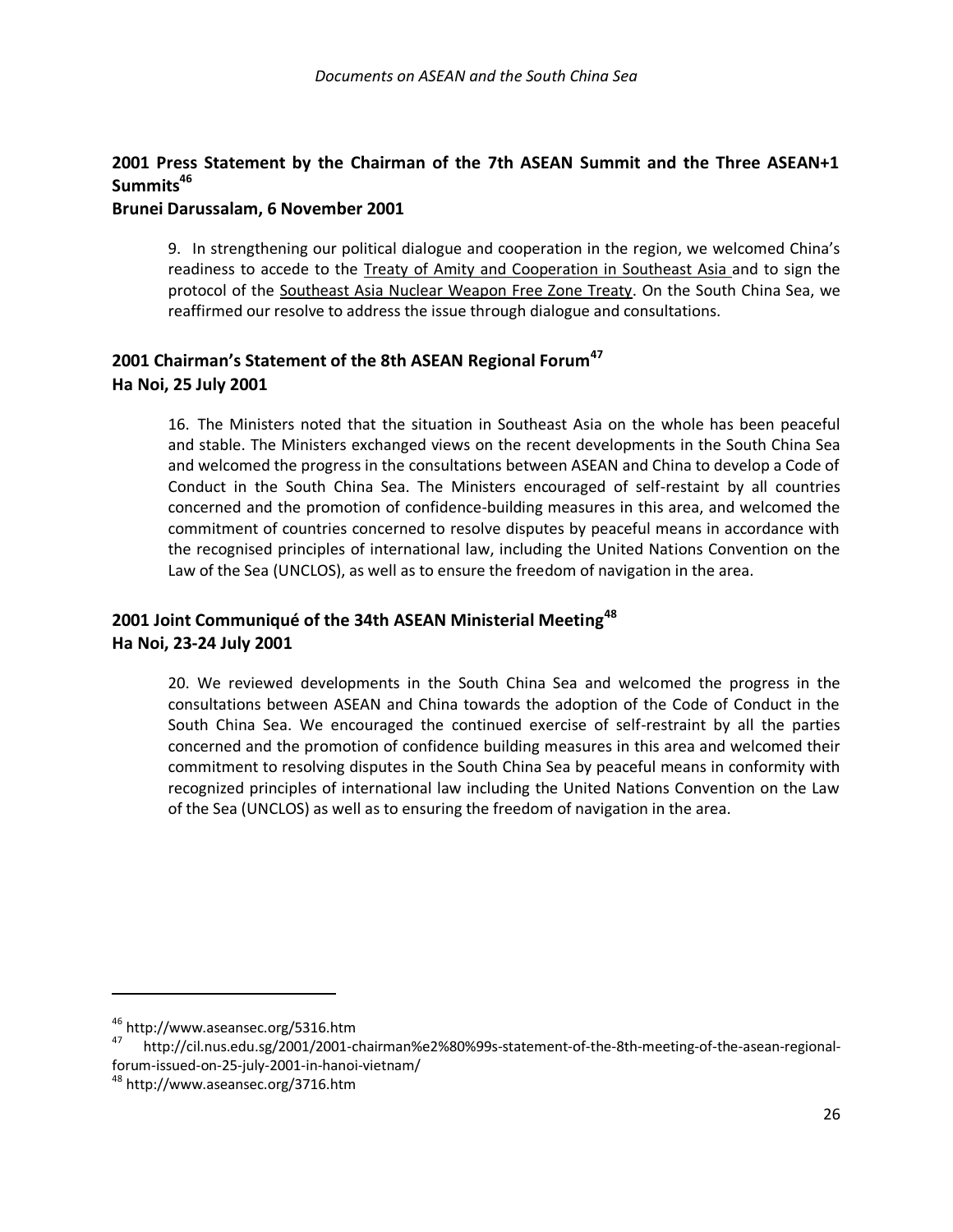# **2000 Chairman's Statement of the 7th Meeting of the ASEAN Regional Forum<sup>49</sup> Bangkok, 27 July 2000**

19. With regard to the situation in the South China Sea, the Ministers encouraged the exercise of self-restraint by all countries concerned and the promotion of confidence building measures in this area, and welcomed their commitment to resolving disputes by peaceful means in accordance with the recognized principles of international law, including the United Nations Convention on the Law of the Sea (UNCLOS), as well as to ensuring the freedom of navigation in this area. The Ministers welcomed dialogue and consultations, particularly dialogue in the ASEAN-China Senior Officials Consultations, the exchange of views in the ARF, as well us in the Informal Workshop on Managing Potential Conflicts in the South China Sea. The Ministers welcomed in particular the on-going efforts between ASEAN and China to develop and adopt the Regional Code of Conduct in the South China Sea.

### <span id="page-26-0"></span>**2000 Joint Communiqué of the 33rd ASEAN Ministerial Meeting<sup>50</sup> Bangkok, 24-25 July 2000**

24. The Foreign Ministers welcomed progress being made towards the adoption of a code of Conduct in the South China Sea which would be an important contribution to confidencebuilding and enhancing dialogue and understanding between ASEAN and. China. They noted ongoing efforts by ASEAN and China, particularly the informal consultations between both sides in Hua Hin, Thailand, on 15 March 2000 and the First Meeting of the Working Group of the ASEAN-China Senior Officials Consultations on the Code of Conduct in Kuala Lumpur on 26 May 2000. They were encouraged that the Meeting in Kuala Lumpur agreed to a consolidated working draft of the Code of Conduct in the South China Sea which would provide the basis for achieving further progress in the discussions by the Working Group.

25. The Foreign Ministers welcomed the commitment of all parties concerned to resolving disputes in the South China Sea by peaceful means in accordance with the recognized principles of international law, including the United Nations Convention on the Law of the Sea (UNCLOS), as well as to ensuring the freedom of navigation in the area. They encouraged all parties concerned to continue to exercise self-restraint in the conduct of their activities and refrain from taking any action that may disturb the peace and stability in the area. They recognized the positive contribution of the bilateral and multilateral consultations among the parties concerned at the intergovernmental level, the extensive consultations at the ASEAN-China Dialogue and the regular exchange of views in the ARF, and the ongoing Informal Workshops on Managing Potential Conflicts in the South China Sea and encouraged their continuance.

<span id="page-26-1"></span><sup>49</sup> http://cil.nus.edu.sg/2000/2000-chairman%e2%80%99s-statement-of-the-7th-meeting-of-the-asean-regionalforum-issued-on-27-july-2000-in-bangkok-thailand/

<sup>50</sup> http://www.aseansec.org/3659.htm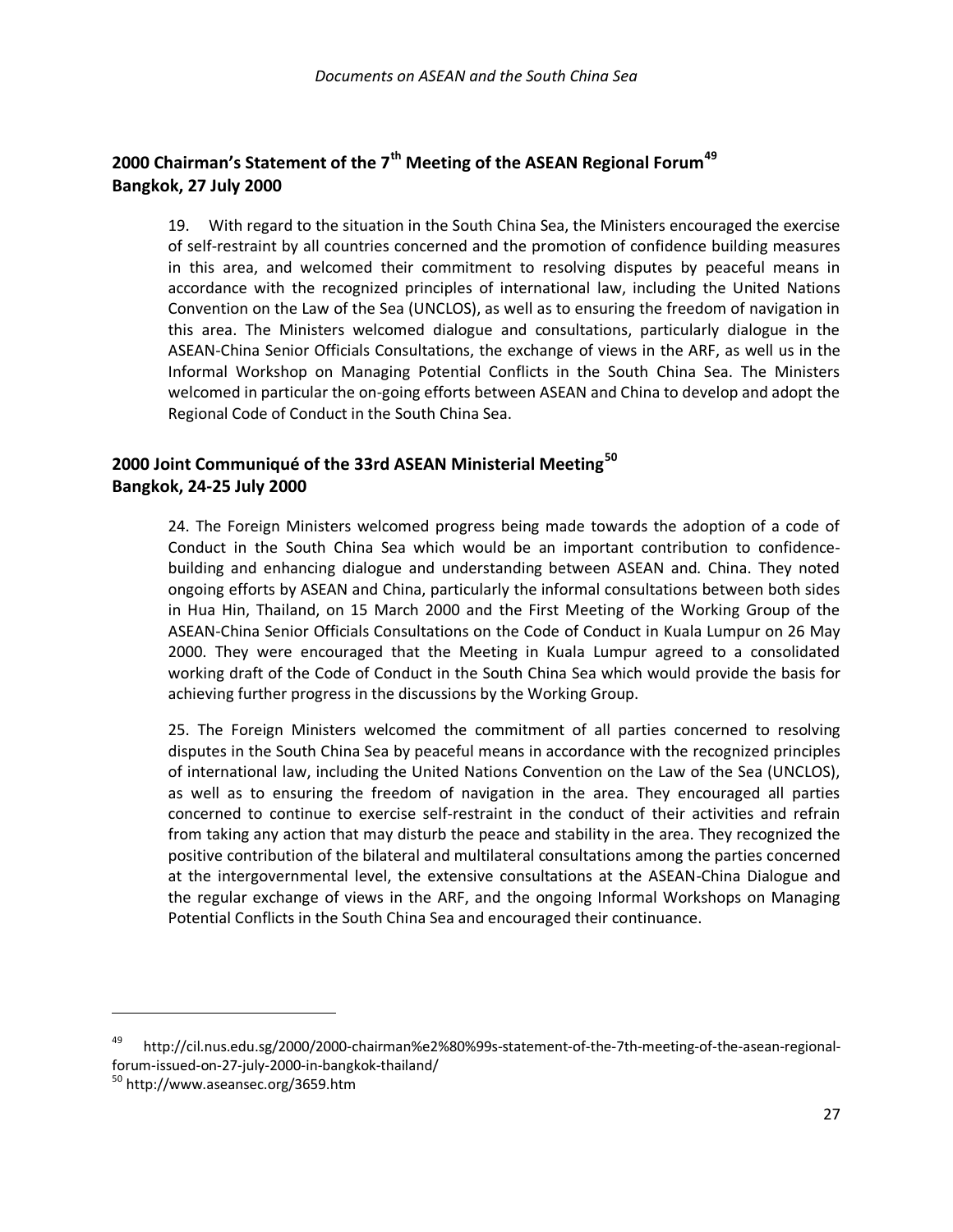### **1999 Chairman's Press Statement on ASEAN 3rd Informal Summit<sup>51</sup> Manila, 28 November 1999**

10. On the South China Sea, the HOS/G (ASEAN Heads of State/Government) reaffirmed the need for a regional Code of Conduct in the South China Sea. They noted the report of the Ministers that ASEAN now has a draft regional code of conduct, and further consultations will be made on the draft with a view to advancing the process on the adoption of the Code.

### <span id="page-27-0"></span>**1999 Chairman's Statement of the 6th Meeting of the ASEAN Regional Forum<sup>52</sup> Singapore, 26 July 1999**

11. The Ministers welcomed the commitment of all the countries concerned to the peaceful settlement of disputes in the South China Sea in accordance with the recognized principles of international law and the UNCLOS. They stressed the importance of freedom of navigation in this area. The Ministers noted that some ARF countries were concerned that there could be increased tensions. They welcomed the continued exercise of self-restraint by all sides and the positive contributions made by the bilateral consultations between the countries concerned. They further welcomed the dialogue in the ASEAN-China Senior Officials Consultations, the regular exchange of views in the ARF, and the continuing work of the Informal Workshop on Managing Potential Conflicts in the South China Sea, which have enhanced confidence building. They noted that ASEAN was working on a regional Code of Conduct in the South China Sea.

# <span id="page-27-1"></span>**1999 Joint Communiqué of the 32nd ASEAN Ministerial Meeting<sup>53</sup> Singapore, 23-24 July 1999**

39. In reviewing the situation in the South China Sea, we recognised that several issues remained a source of concern, including the overlapping and conflicting claims among the countries involved that remain unresolved. We emphasised the importance of resolving these issues in the interest of peace and stability in the region. We reiterated the need for the disputes to be settled peacefully, in accordance with the recognised principles of international law, including the 1982 United Nations Convention on the Law of the Sea, and to continue to exercise self-restraint in the conduct of activities in the South China Sea. We recalled the ASEAN Foreign Ministers' agreement in 1996 to the idea of a regional Code of Conduct which would lay the foundation for long-term stability in the area and foster understanding among claimant countries. At the 6th ASEAN Summit, the ASEAN Leaders agreed to promote efforts to establish a regional Code of Conduct in the South China Sea among the parties directly concerned. Pursuant to these agreements, we noted that as a follow-up to the ASEAN SOM recommendation in May 1999, the Philippines has submitted a draft Regional Code of Conduct

<sup>51</sup> http://www.aseansec.org/5300.htm

<sup>52</sup> http://cil.nus.edu.sg/1999/1999-chairman%e2%80%99s-statement-of-the-6th-asean-regional-forum-issued-on-26-july-1999-in-singapore/

<sup>53</sup> http://www.aseansec.org/3845.htm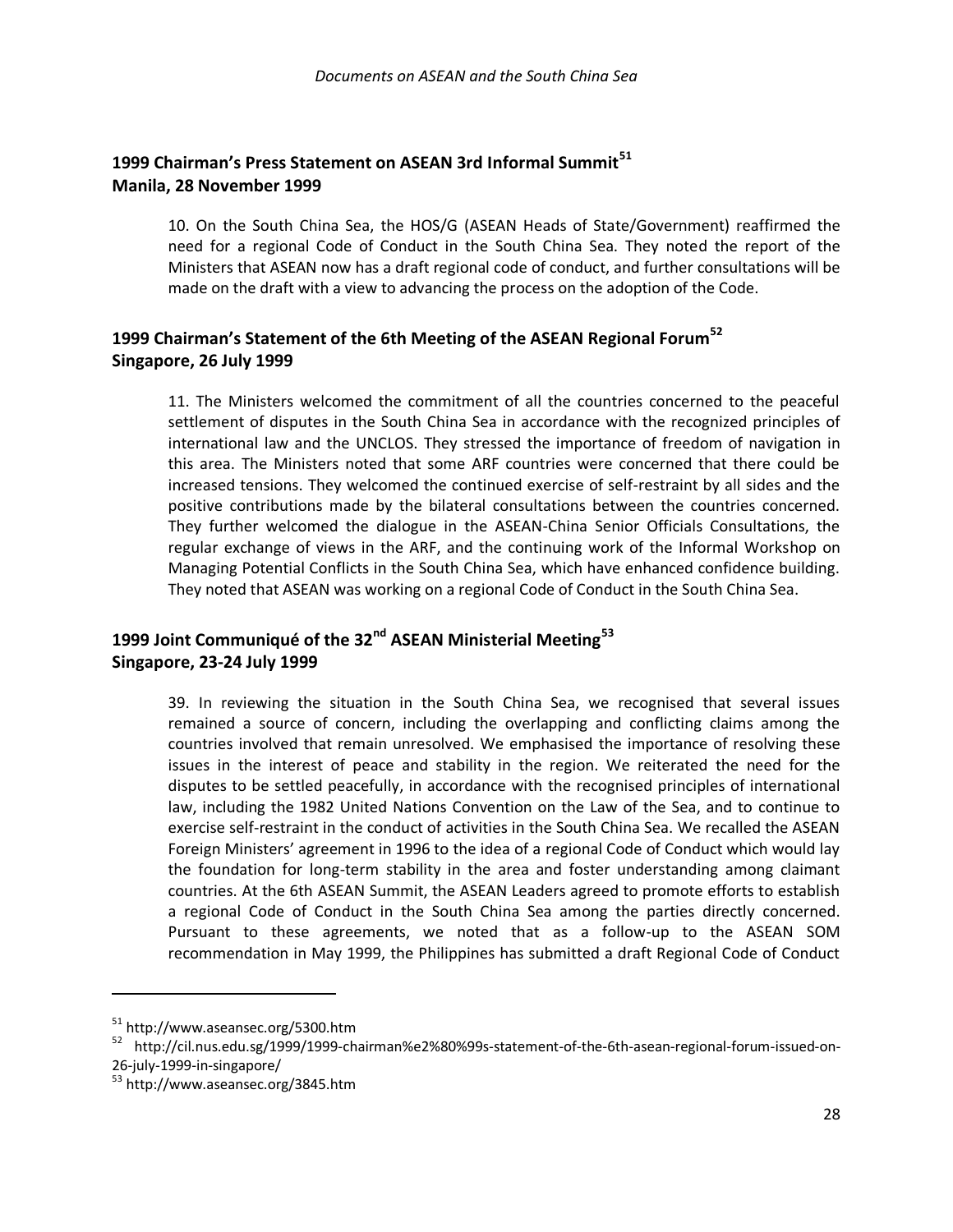for the immediate consideration of the ASEAN SOM Working Group on ZOPFAN and SEANWFZ at its next meeting. We recognised the positive contribution of the ongoing bilateral and multilateral consultations among the parties concerned at the intergovernmental level, the extensive consultations at the ASEAN-China Dialogue and the regular exchange of views in the ARF, and the on-going Informal Workshops on Managing Potential Conflicts in the South China Sea and encouraged their continuance.

### <span id="page-28-0"></span>**1998 Ha Noi Plan of Action<sup>54</sup> Ha Noi, 15 December 1998**

 $\overline{\phantom{a}}$ 

7.13 Enhance efforts to settle disputes in the South China Sea through peaceful means among the parties concerned in accordance with universally recognized international law, including the 1982 U.N. Convention on the Law of the Sea.

7.14 Continue efforts to promote confidence-building measures in the South China Sea between and among parties concerned.

7.15 Encourage all other parties concerned to subscribe to the ASEAN Declaration on the South China Sea.

7.16 Promote efforts to establish a regional code of conduct in the South China Sea among the parties directly concerned.

### <span id="page-28-1"></span>**1998 Chairman's Statement of the 5th Meeting of the ASEAN Regional Forum<sup>55</sup> Manila, 27 July 1998**

The Ministers welcomed the commitment of all the countries concerned to the peaceful settlement of the dispute on the South China Sea, in accordance with the recognized principles of international law, including the UNCLOS. The Ministers expressed satisfaction on the continued exercise of self-restraint by all the Countries concerned and noted the positive contributions made by the bilateral consultations between the countries concerned, the dialogue in the ASEAN-China Senior Officials Consultations, the regular exchange of views in the ARF, and the continuing work of the Informal Workshop on Managing Potential Conflicts in the South China Sea.

<sup>54</sup> http://cil.nus.edu.sg/1998/1998-ha-noi-plan-of-action-signed-on-15-december-1998-in-ha-noi-viet-nam-by-theheads-of-stategovernment/

<sup>55</sup> http://cil.nus.edu.sg/1998/1998-chairman%e2%80%99s-statement-of-the-5th-meeting-of-the-asean-regionalforum-issued-on-27-july-1998-in-manila-philippines/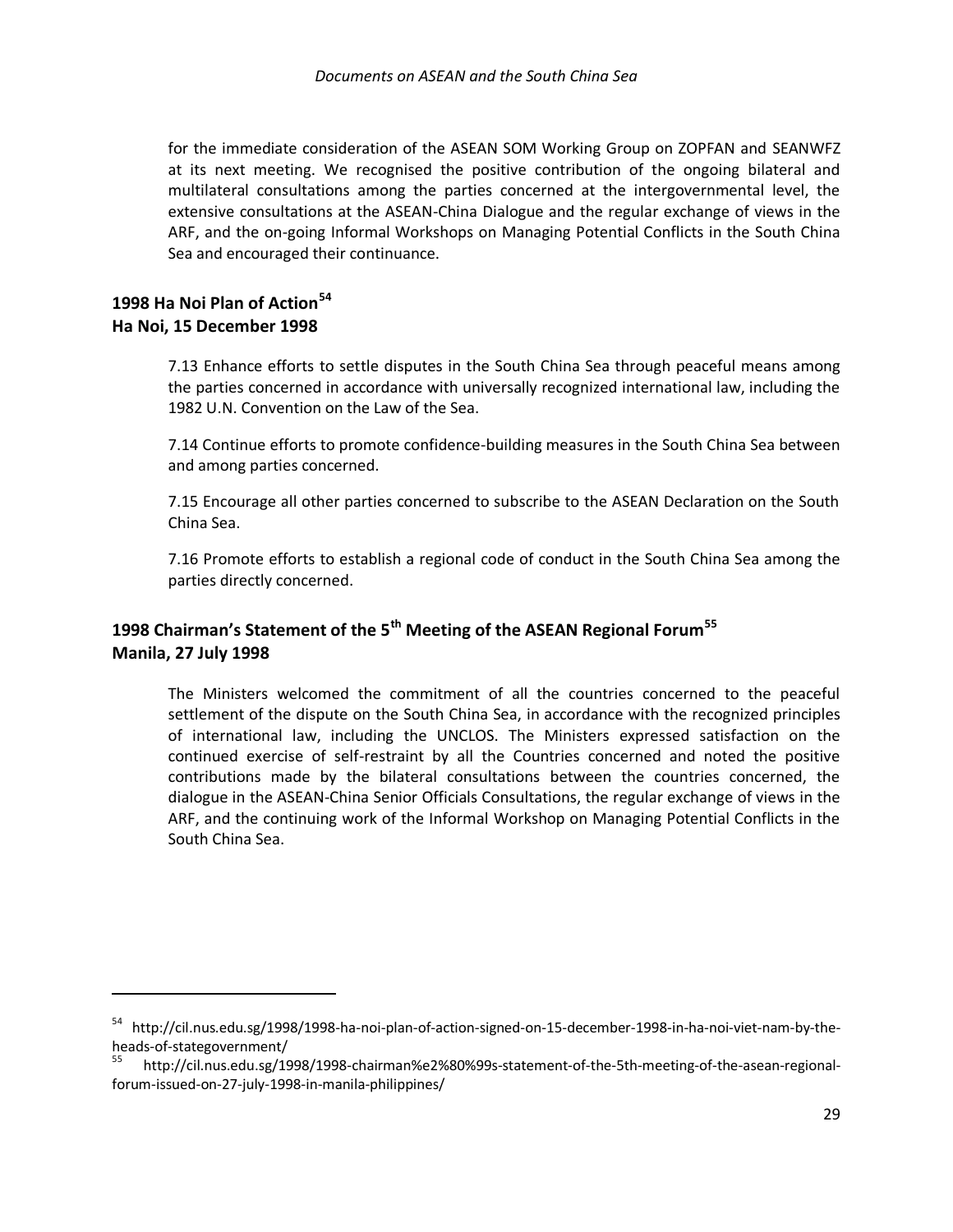### <span id="page-29-0"></span>**1998 Joint Communiqué of the 31st ASEAN Ministerial Meeting<sup>56</sup> Manila, 24-25 July 1998**

15. The Foreign Ministers reviewed the developments in the South China Sea. They welcomed the Joint Statement issued at the ASEAN-China Summit in Kuala Lumpur in December 1997 and called on all countries concerned to exercise self-restraint and to continue efforts to find solutions on the basis of international law, in particular the 1982 United Nations Convention on the Law of the Sea (UNCLOS), and to subscribe to the principles embodied in the 1992 Manila Declaration on the South China Sea. They also urged countries concerned to focus on confidence building measures with a view to enhancing peace and stability in the region. They noted the frank and productive discussions in the bilateral consultations among countries concemed, at the ASEAN-China Senior Officials Consultations and at the ASEAN Regional Forum (ARF), particularly in the Inter-sessional Group on Confidence Building Measures. They also noted the positive contributions made by the series of Informal Workshops on Managing Potential Conflicts in the South China Sea as well as various groups therein.

### <span id="page-29-1"></span>**1997 Statement of the Meeting of Heads of State/Government of the Member States of ASEAN and the President of the People's Republic of China<sup>57</sup> Kuala Lumpur, 16 December 1997**

8. Recognizing that the maintenance of regional peace and stability served the interests of all parties, they undertook to resolve their differences or disputes through peaceful means, without resorting to the threat or use of force, The parties concerned agreed to resolve their disputes in the South China Sea through friendly consultations and negotiations in accordance with universally recognized international law, including the 1982 UN Convention on the Law of the Sea. While continuing efforts to find solutions, they agreed to explore ways for cooperation in the areas concerned. In the interest of promoting peace and stability as well as enhancing mutual confidence in the region, the parties concerned agreed to continue to exercise selfrestraint and handle relevant differences in a cool and constructive manner. They further agreed not to allow existing differences to hamper the development of friendly relations and cooperation.

<span id="page-29-2"></span><sup>56</sup> http://www.aseansec.org/3933.htm

<sup>57</sup> http://cil.nus.edu.sg/1997/1997-joint-statement-of-the-meeting-of-heads-of-stategovernment-of-the-memberstates-of-asean-and-the-president-of-the-peoples-republic-of-china-issued-on-16-december-1997-in-kualalumpur-malaysia/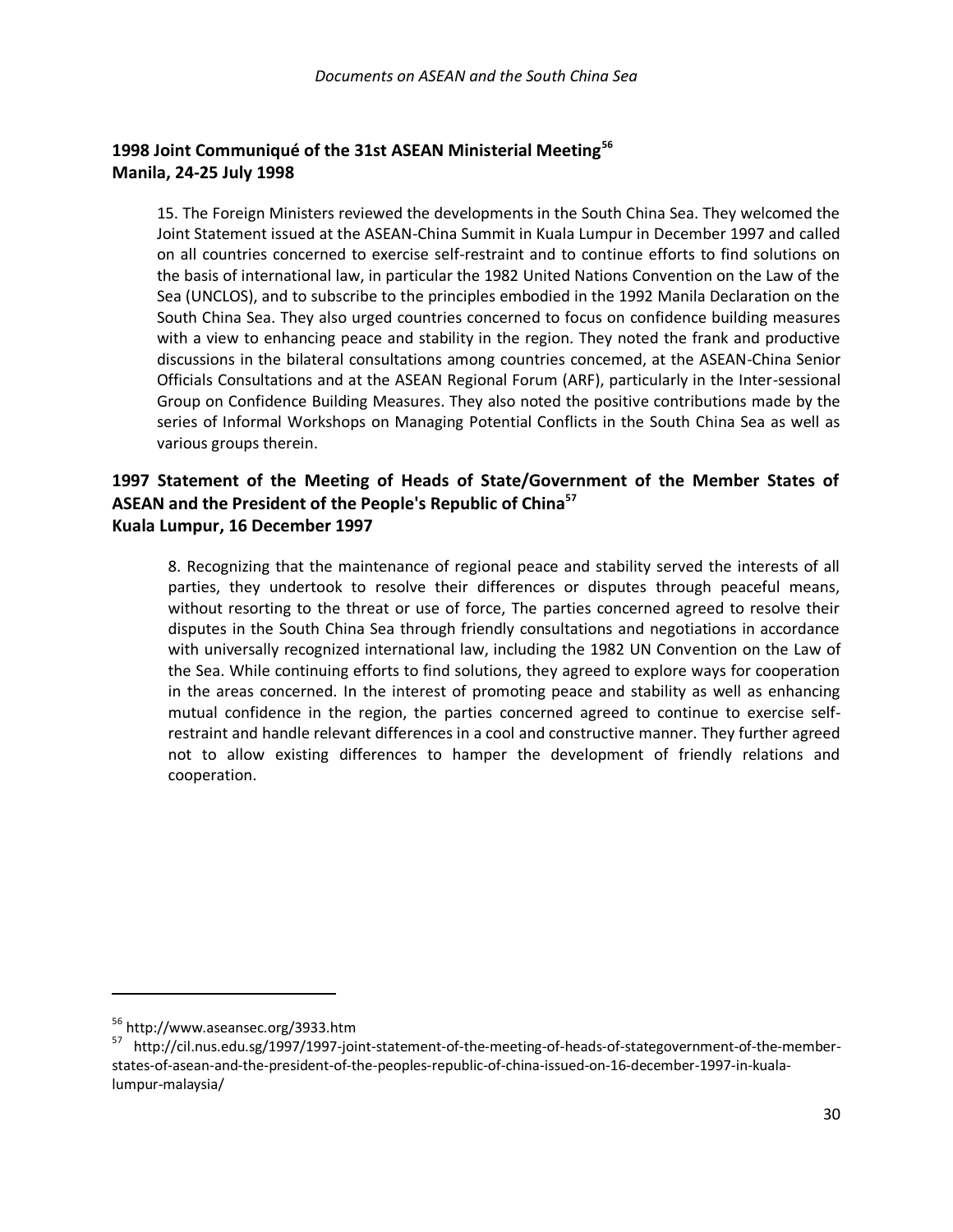# **1997 Chairman's Statement of the 4th Meeting of the ASEAN Regional Forum<sup>58</sup> Subang Jaya, 27 July 1997**

On the South China Sea, the Ministers welcomed the efforts by countries concerned to seek solutions by peaceful means in accordance with international law, the UNCLOS, and the exercise of self restraint, in the interest of maintaining peace and stability in the region. The Ministers also noted the positive contributions made by the Workshop on Managing Potential Conflicts in South China Sea;

# <span id="page-30-0"></span>**1997 Joint Communiqué of the 30th ASEAN Ministerial Meeting<sup>59</sup> Subang Jaya, 24-25 July 1997**

16. In reviewing the situation in the South China Sea, the Foreign Ministers emphasized that several issues remained a source of concern. Nevertheless, they were encouraged by the continued efforts to seek peaceful solutions to the negotiations, on the basis of international law, particularly the 1982 United Nations Convention on the Law of the Sea, and the Manila Declaration on the South China Sea. They noted the readiness among the parties concerned to engage in dialogue to address these differences. In this connection, they highlighted the importance of exercising restraint in the conduct of activities in the area as agreed by the parties concerned. The Foreign Ministers also noted the positive contributions made by the series of Workshop on Managing Potential Conflicts in the South China Sea.

### <span id="page-30-1"></span>**1996 Press Statement of the 1st Informal ASEAN Heads of Government Meeting<sup>60</sup> Jakarta, 30 November 1996**

<span id="page-30-2"></span>13. The ASEAN Heads of Government reaffirmed their commitment to seek an early peaceful solution to the overlapping claims in the South China Sea in accordance with the provisions of the TAC, the ASEAN Declaration on the South China Sea of 1992 as well as international law, including the United Nations Convention on the Law of the Sea of 1982.

http://cil.nus.edu.sg/1997/1997-chairman%e2%80%99s-statement-of-the-4th-meeting-of-the-asean-regionalforum-issued-on-27-july-1997-in-subang-jaya-malaysia/

<sup>59</sup> http://www.aseansec.org/4010.htm

<sup>60</sup> http://www.aseansec.org/20158.htm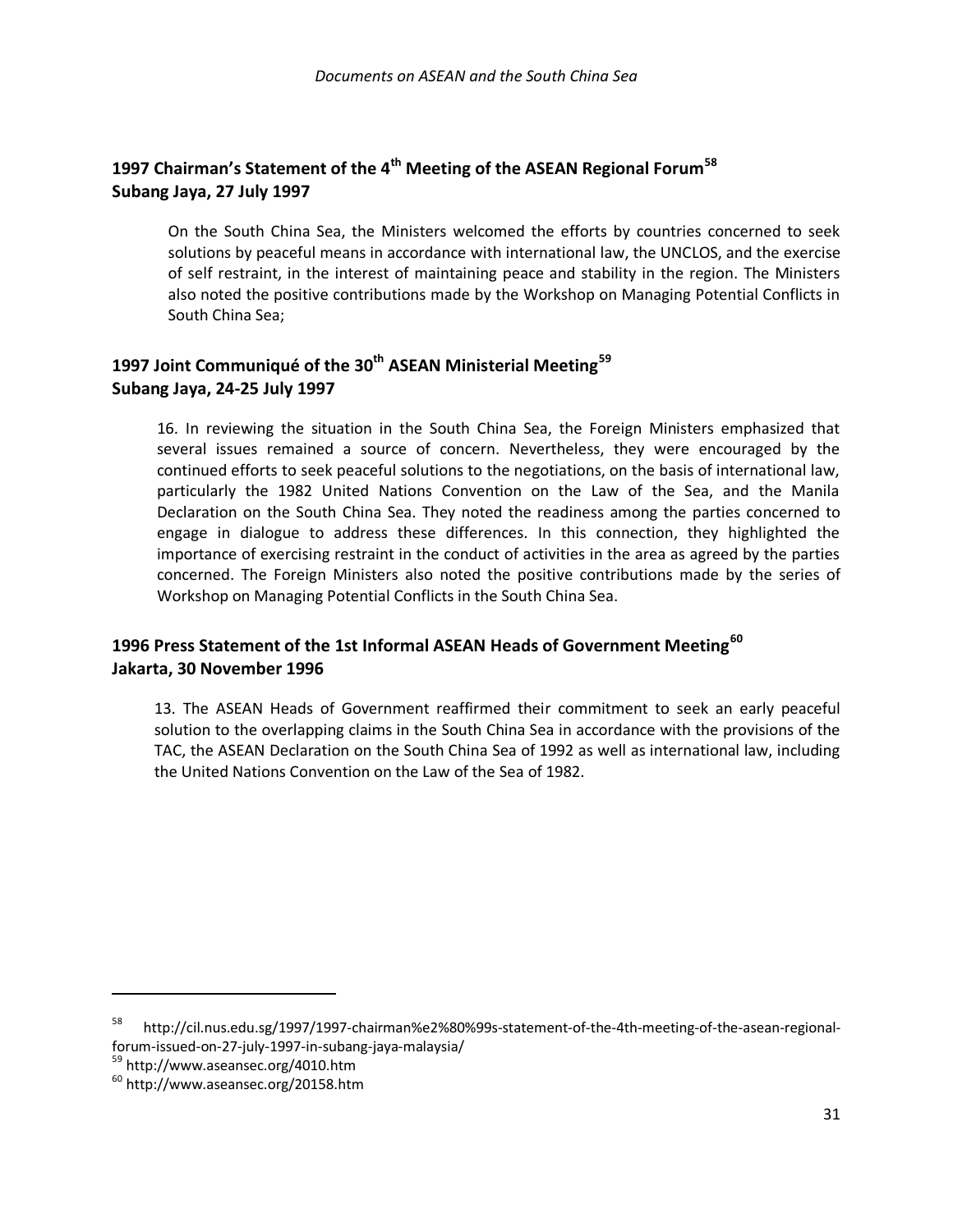# **1996 Chairman's Statement of the 3rd Meeting of the ASEAN Regional Forum<sup>61</sup> Jakarta, 23 July 1996**

(iv) On the South China Sea, the Meeting welcomed the efforts by countries concerned to seek solutions by peaceful means in accordance with international law in general and with the United Nations Convention on the Law of the Sea of 1982 in particular. The Meeting also noted the positive contributions made by the Workshop Series on Managing Potential Conflicts in the South China Sea.

### <span id="page-31-0"></span>**1996 Joint Communiqué of the 29th ASEAN Ministerial Meeting<sup>62</sup> Jakarta, 20-21 July 1996**

11. The Foreign Ministers expressed their concern over the situation in the South China Sea, and stressed that several outstanding Issues remain a major concern for ASEAN. In the spirit of the Manila Declaration on the South China Sell, the Ministers called for the peaceful resolution of the dispute and self-restraint by parties concerned. The Ministers were pleased to observe, however, that the parties concerned have expressed their willingness to resolve the problem by peaceful means In accordance with recognized international law in general and the UNCLOS of 1982 in particular. The Ministers also reiterated the significance of the on-going informal workshop series on Managing Potential Conflict in the South China Sea, and welcomed the continuing bilateral cooperation and discussions among the claimant countries. They endorsed the Idea of concluding a regional code of conduct in the South China Sea which will lay the foundation for lone term stability in the area and foster understanding among claimant countries.

<span id="page-31-1"></span>12. The Foreign Ministers stressed the Importance of freedom of navigation and aviation in the South China Sea.

<sup>61</sup> http://cil.nus.edu.sg/1996/1996-chairman%e2%80%99s-statement-of-the-3rd-asean-regional-forum-issued-on-23-july-1996-in-jakarta-indonesia/

http://cil.nus.edu.sg/1996/1996-joint-communique-of-the-29th-asean-ministerial-meeting-issued-on-21-july-1996-in-jakarta-indonesia/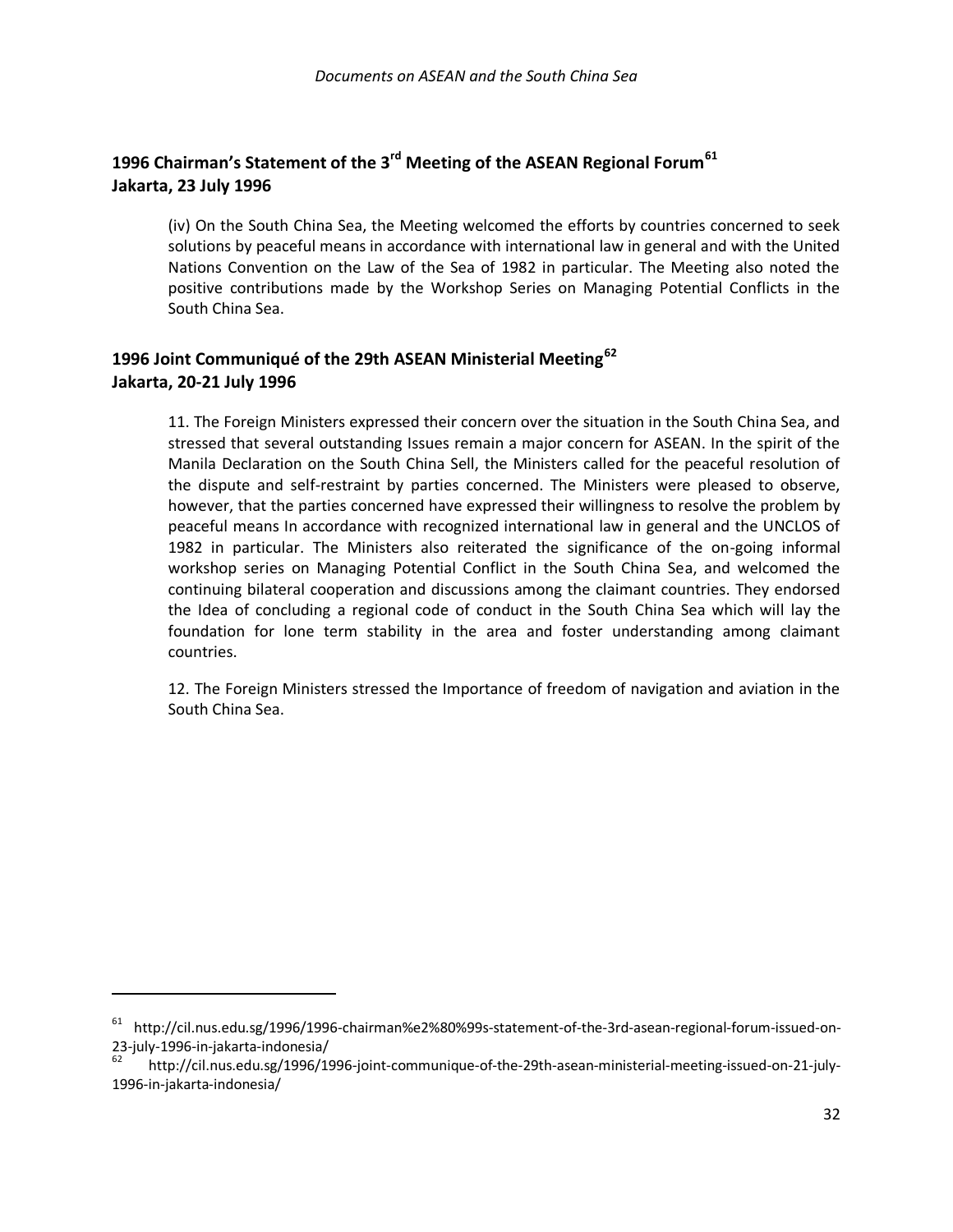### **1995 Bangkok Summit Declaration<sup>63</sup> Bangkok, 14-15 December 1995**

- ASEAN shall seek an early, peaceful resolution of the South China Sea dispute and shall continue to explore ways and means to prevent conflict and enhance cooperation in the South China Sea consistent with the provisions of the TAC and the ASEAN Declaration on the South China Sea of 1992 as well as international law including the United Nations Convention on the Law of the Sea;

# <span id="page-32-0"></span>**1995 Chairman's Statement of the 2nd Meeting of the ASEAN Regional Forum<sup>64</sup> Bandar Seri Begawan, 1 August 1995**

11. Noting the overall stable environment and many areas of ongoing regional cooperation, the Ministers exchanged views on regional security issues, and highlighted the following:

- expressed concern on overlapping sovereignty claims in the region. They encouraged all claimants to reaffirm their commitment to the principles contained in relevant international laws and convention, and the ASEAN's 1992 Declaration on the South China Sea;

## <span id="page-32-1"></span>**1995 Joint Communiqué of the 28th ASEAN Ministerial Meeting<sup>65</sup> Bandar Seri Begawan, 29-30 July 1995**

9. The Foreign Ministers expressed their concern over recent events in the South China Sea. They encouraged all parties concerned to reaffirm their commitment to the principles contained in the 1992 ASEAN Declaration on the South China Sea, which urges all claimants to resolve their differences by peaceful means and to exercise self-restraint. They also called on them to refrain from taking actions that could destabilise the region, including possibly undermining the freedom of navigation and aviation in the affected areas. They also encouraged the claimants to address the issue in various bilateral and multilateral fora. In this regard, they reiterated the significance of promoting confidence-building measures (CBMs) and mutually beneficial cooperative ventures in the ongoing Informal Workshop Series on Managing Potential Conflicts in the South China Sea initiated by Indonesia.

<span id="page-32-2"></span><sup>63</sup> http://www.aseansec.org/5189.htm

<sup>64</sup> http://cil.nus.edu.sg/1995/1995-chairman%e2%80%99s-statement-of-the-2nd-meeting-of-the-asean-regionalforum-issued-on-1-august-1995-in-bandar-seri-begawan-brunei-darussalam/

<sup>&</sup>lt;sup>65</sup> http://www.aseansec.org/2087.htm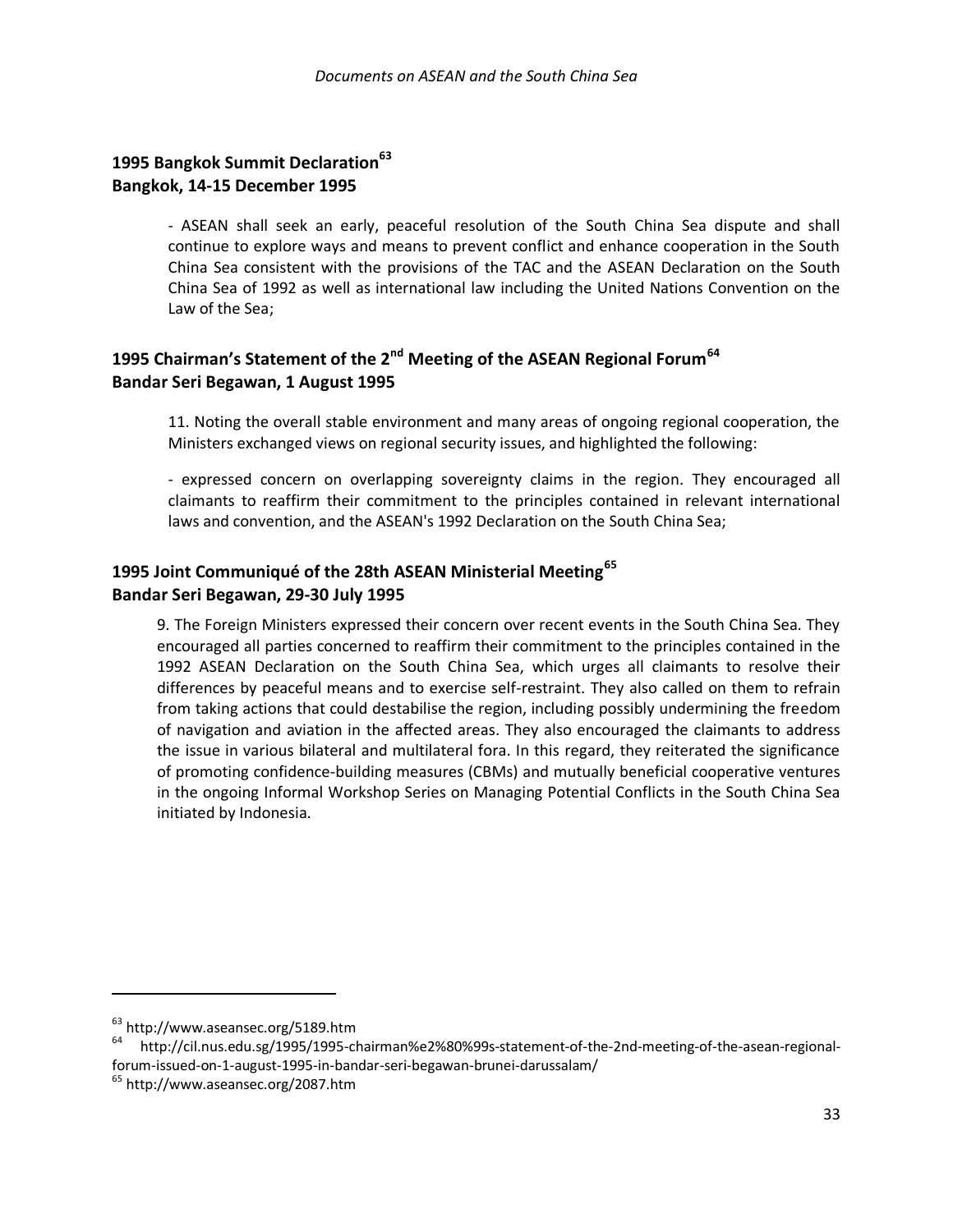## **1994 Joint Communiqué of the 27th ASEAN Ministerial Meeting<sup>66</sup> Bangkok, 22-23 July 1994**

8. The Foreign Ministers reaffirmed the principles contained in the ASEAN Declaration on the South China Sea and its positive contribution to a significant reduction of tension in the region. They expressed appreciation that the on-going Workshop Series on Managing Potential Conflicts in the South China Sea, initiated by Indonesia, had promoted confidence-building among the countries directly concerned. They noted that some countries concerned were already having bilateral consultations. They were convinced that, given the political will and spirit of cooperation of all states concerned, peace and stability in the region could be significantly enhanced.

### <span id="page-33-0"></span>**1993 Joint Communiqué of the 26th ASEAN Ministerial Meeting<sup>67</sup> Singapore, 23-24 July 1993**

13. The Foreign Ministers reiterated the invitation to all parties directly concerned to subscribe to the principles of the ASEAN Declaration on the South China Sea. They noted that the Workshop series on Managing Potential Conflicts in the South China Sea initiated by Indonesia, and the working Group meetings held within the framework of the Workshop, had promoted understanding among the countries concerned of the issues involved and provided ideas for future cooperation.

# <span id="page-33-1"></span>**1992 Joint Communiqué for the 25th ASEAN Ministerial Meeting<sup>68</sup> Manila, 21-22 July 1992**

17. The Foreign Ministers expressed the view that any adverse development in the South China Sea directly affects the peace and security in the region. They emphasized that any territorial or jurisdictional dispute should be resolved by peaceful means, without resort to force. They urged all parties concerned to exercise self-restraint with a view to create in a positive climate for the resolution of these disputes. The Foreign Ministers noted that the Workshops on Managing Potential Conflicts in the South China Sea initiated and hosted by Indonesia had contributed to a better understanding of the issues involved. They also noted that the informal and unofficial format of the Workshops has enabled open and frank discussions to take place. The Foreign Ministers commended all parties concerned to apply the principles incorporated in the Treaty of Amity and Cooperation in Southeast Asia as the basis for establishing a code of international conduct over the area. The Foreign Ministers decided to issue a separate Declaration on this matter.

<span id="page-33-2"></span><sup>66</sup> http://www.asean.org/2086.htm

<sup>67</sup> http://cil.nus.edu.sg/1993/1993-joint-communique-of-the-26th-asean-ministerial-meeting-issued-on-24-july-1993-in-singapore-by-the-foreign-ministers/

<sup>68</sup> http://www.aseansec.org/1167.htm